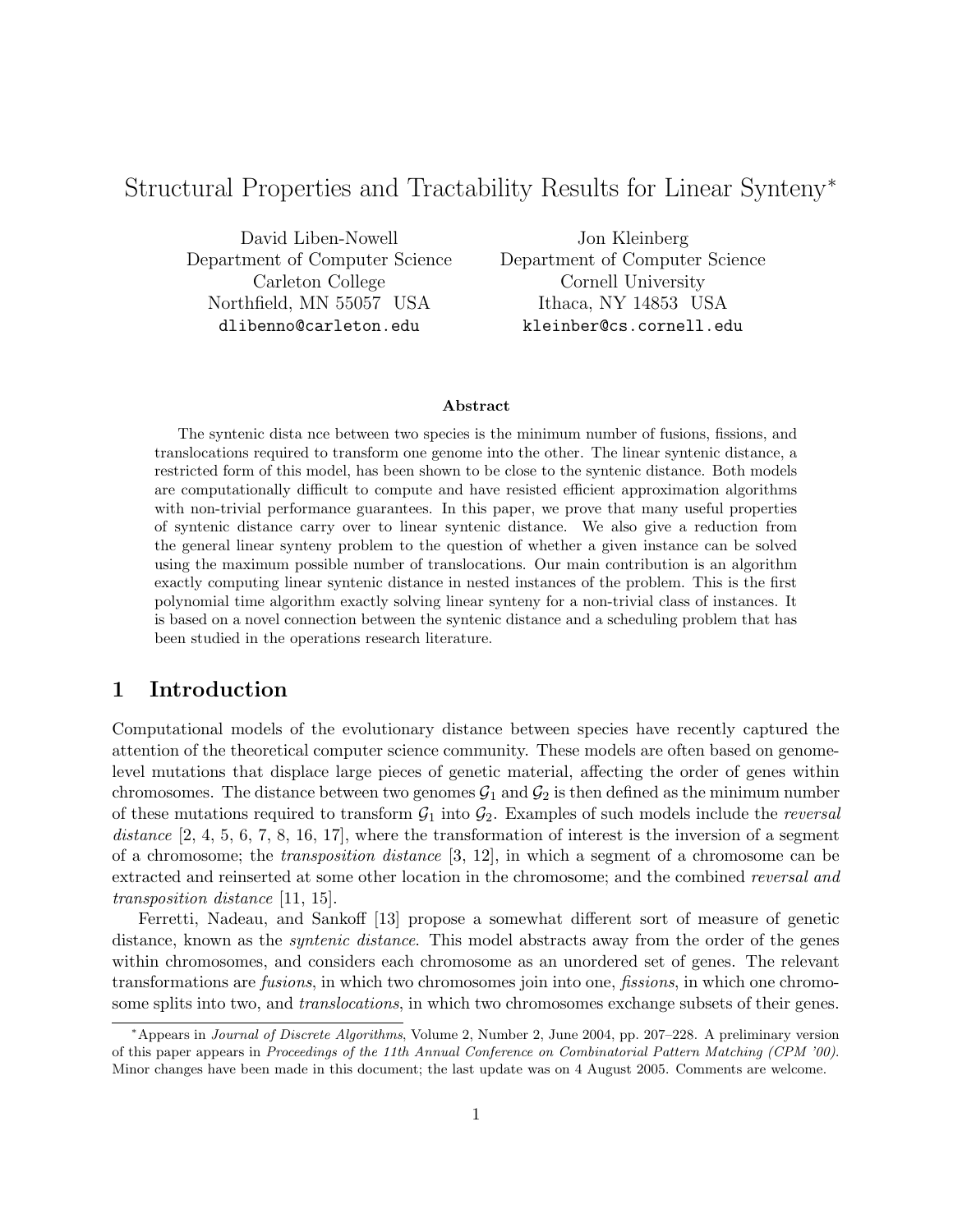In practice, the order of genes within chromosomes is often unknown, and this model allows the computation of the distance between species regardless. Additional justification follows from the observation that interchromosomal evolutionary events may occur with relative rarity with respect to intrachromosomal events. (For some discussion of this and related models, see [10, 20].)

Work on the syntenic distance was initiated by Ferretti et al. [13], who give a heuristic for approximating this quantity, as well as empirical evidence of its success. Subsequent research has yielded a simple 2-approximation and a proof of NP-completeness [9], and has established a number of structural properties of the model [18].

The *linear synteny* problem is a restricted form of the general synteny problem that was defined by DasGupta et al. [9]. In attempting to determine the distance from genome  $\mathcal{G}_1$  to genome  $\mathcal{G}_2$ , we consider only transformation sequences that take on the following form:

- First, the chromosomes of  $G_1$  are ordered and merged together in succession, as follows. The ith transformation is a fusion unless all of the genes contained in some chromosome C of  $\mathcal{G}_2$ have already been merged; in this case, transformation  $i$  is a translocation that produces  $C$ and a chromosome containing all the other remaining merged genes.
- Then, after all the chromosomes of  $G_1$  have been merged, each succeeding transformation is a fission producing some chromosome C of  $\mathcal{G}_2$ , where all of the genes of C remain in the giant merged chromosome.

While linear syntenic distance is unmotivated biologically, its relation to the syntenic distance makes it worthy of study. DasGupta et al. prove that the linear distance between two species is not much larger than the unconstrained distance: if  $d$  is the syntenic distance for any instance, then the linear syntenic distance is at most  $d + \log_{4/3}(d)$ .

Our Results: Structural Properties of Linear Synteny. Although the additional constraints on the linear version of the problem seem to make it simpler to reason about, little work has made use of this model—possibly because many of the useful properties known for the unconstrained model were not known to carry over to the linear case.

In this paper, we prove a number of structural results for linear syntenic distance. Most are previously proven properties of the general model [9, 18] that we now extend to the linear case. We prove a *monotonicity property* for instances of the linear synteny problem, showing a natural ordering on problem instances. We give a method of canonicalization for linear move sequences: given an arbitrary move sequence  $\sigma$  solving an instance, we produce another sequence  $\sigma'$  such that (1)  $\sigma'$  is no longer than  $\sigma$ , (2)  $\sigma'$  solves the instance, and (3) in  $\sigma'$ , all fusions precede all translocations. We also prove that duality holds in the linear model, i.e., that the measure is indeed symmetric. These properties, coupled with the additional structure imposed by the problem definition itself, make the linear problem much easier to consider.

Our Results: Solving Nested Linear Synteny. One of the most prominent features that the various measures of genomic distance share is that no efficient algorithms are known for any of them, and most have been shown to be NP-complete; see the hardness results for sorting by reversals in [6, 7] and for the syntenic distance in [9]. (A notable exception to this hardness is the version of the reversal distance when genes are oriented, in which the distance can be computed efficiently [16].) Much of the previous work on these distances has focused on approximation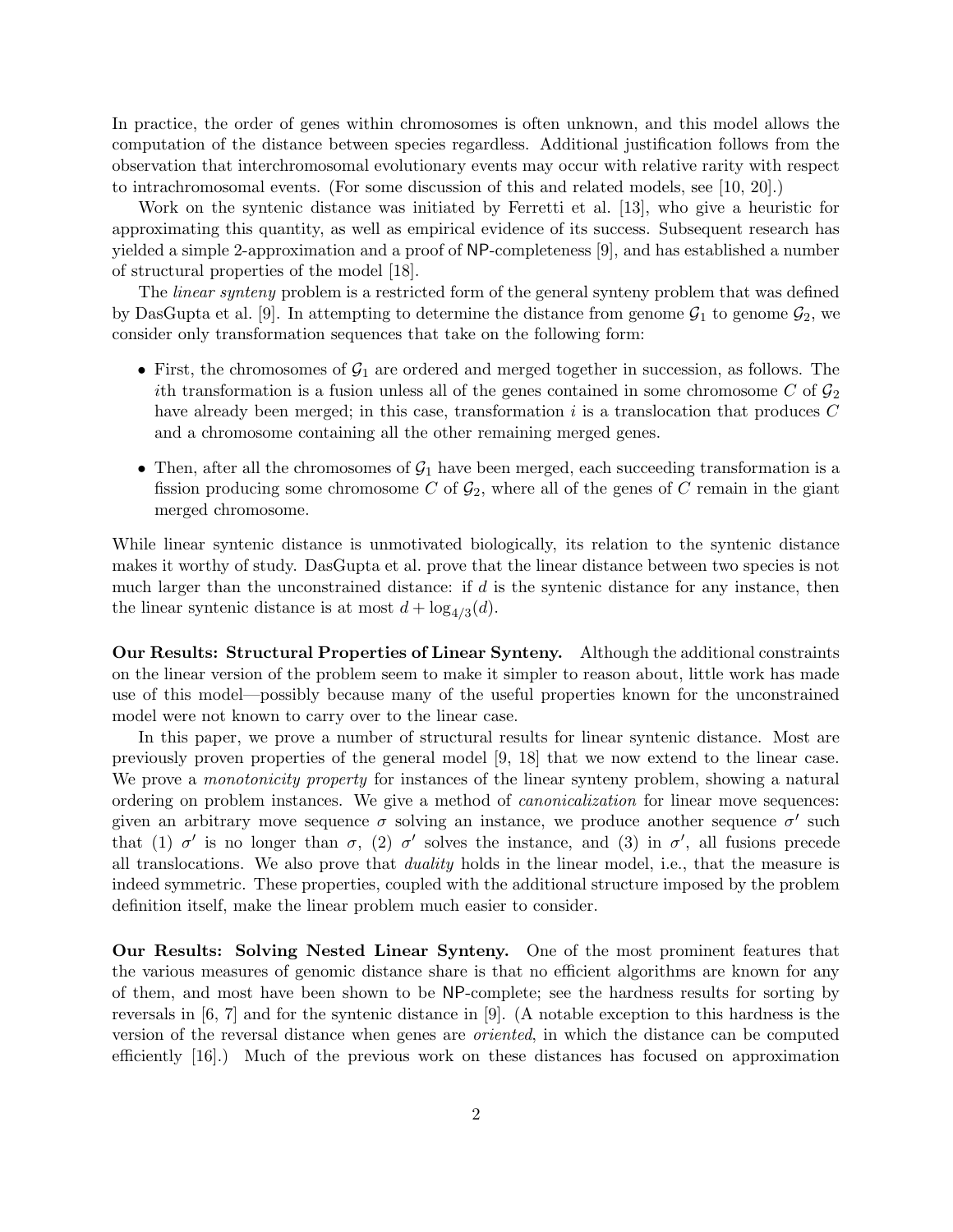algorithms with good performance guarantees: this approach has yielded performance guarantees of  $11/8$  for the reversal distance [5],  $3/2$  for the transposition distance [3], and 2 for the syntenic distance [9, 13, 18].

In this paper, we present the first polynomial-time algorithm to solve a non-trivial class of instances of the linear syntenic distance problem. For two chromosomes  $C_i$  and  $C_j$  in  $\mathcal{G}_1$ , let  $S_i$ and  $S_j$  be the set of chromosomes in  $\mathcal{G}_2$  from which  $C_i$  and  $C_j$  draw their genes. Call an instance nested if, for all chromosomes  $C_i$  and  $C_j$  in  $\mathcal{G}_1$ , either (1)  $S_i$  and  $S_j$  are disjoint, (2)  $S_i \subseteq S_j$ , or (3)  $S_j \subseteq S_i$ .

We give a polynomial-time algorithm that solves nested instances of the linear synteny problem, by developing a connection between the linear syntenic distance and a scheduling problem that has been studied in the operations research literature. Specifically, the scheduling problem to which we relate syntenic distance is the following. (Precise definitions will be given in Section 6.) Imagine a company that must undertake a sequence of tasks, each with an associated profit or loss. Moreover, there is a partial order specifying dependencies among the tasks. The company's goal is to perform the tasks in the order that minimizes its maximum cumulative "debt" at any point in time. When these dependencies have a *series-parallel* structure, polynomial-time solutions were given independently by Abdel-Wahab and Kameda [1] and Monma and Sidney [19].

It is intuitively natural that genome rearrangement problems should have a connection to scheduling; in seeking an optimal rearrangement sequence, one rapidly encounters the combinatorial problem of "sequencing" certain rearrangement events as parsimoniously as possible. Our polynomial-time result provides one of the first true formalizations of this intuition, and we hope that it suggests other applications in this area for the voluminous body of work on scheduling.

# 2 Notational Preliminaries

Under the syntenic distance model, a *chromosome* is a subset of a set of *genes*, and a *genome* is an unordered collection of chromosomes.<sup>1</sup> A genome can be transformed by any of the following operations, for  $S, T, U$ , and  $V$  non-empty sets of genes:

- a fusion  $(S, T) \longrightarrow U$ , where  $U = S \cup T$ ;
- a fission  $S \longrightarrow (T, U)$ , where  $T \cup U = S$ ; and
- a translocation  $(S, T) \longrightarrow (U, V)$ , where  $U \cup V = S \cup T$ .

We sometimes refer to these operations as *transformations* or *moves*.

The syntenic distance  $D(\mathcal{G}_1, \mathcal{G}_2)$  between genomes  $\mathcal{G}_1$  and  $\mathcal{G}_2$  is the minimum number of fusions, fissions, and translocations required to transform  $G_1$  into  $G_2$ , disregarding any genes that appear in only one of the two genomes.

The compact representation of the syntenic distance problem [9, 13] makes the goal of each instance uniform and thus eases reasoning about move sequences. Consider an instance in which we are attempting to transform genome  $A = A_1, A_2, \ldots, A_k$  into genome  $B = B_1, B_2, \ldots, B_n$ . In the compact representation, we relabel each gene  $\ell$  contained in a chromosome of  $A$  by the indices of the chromosomes of  $\mathcal B$  in which  $\ell$  appears. Formally, we replace each chromosome  $A_i$  in  $\mathcal A$  with

<sup>&</sup>lt;sup>1</sup>We limit the genomes that we consider to those with *disjoint* chromosomes—i.e., without gene dupliation. For economy of notation, however, we allow non-disjoint chromosomes in the definition. (The compact representation defined below requires non-disjointness.)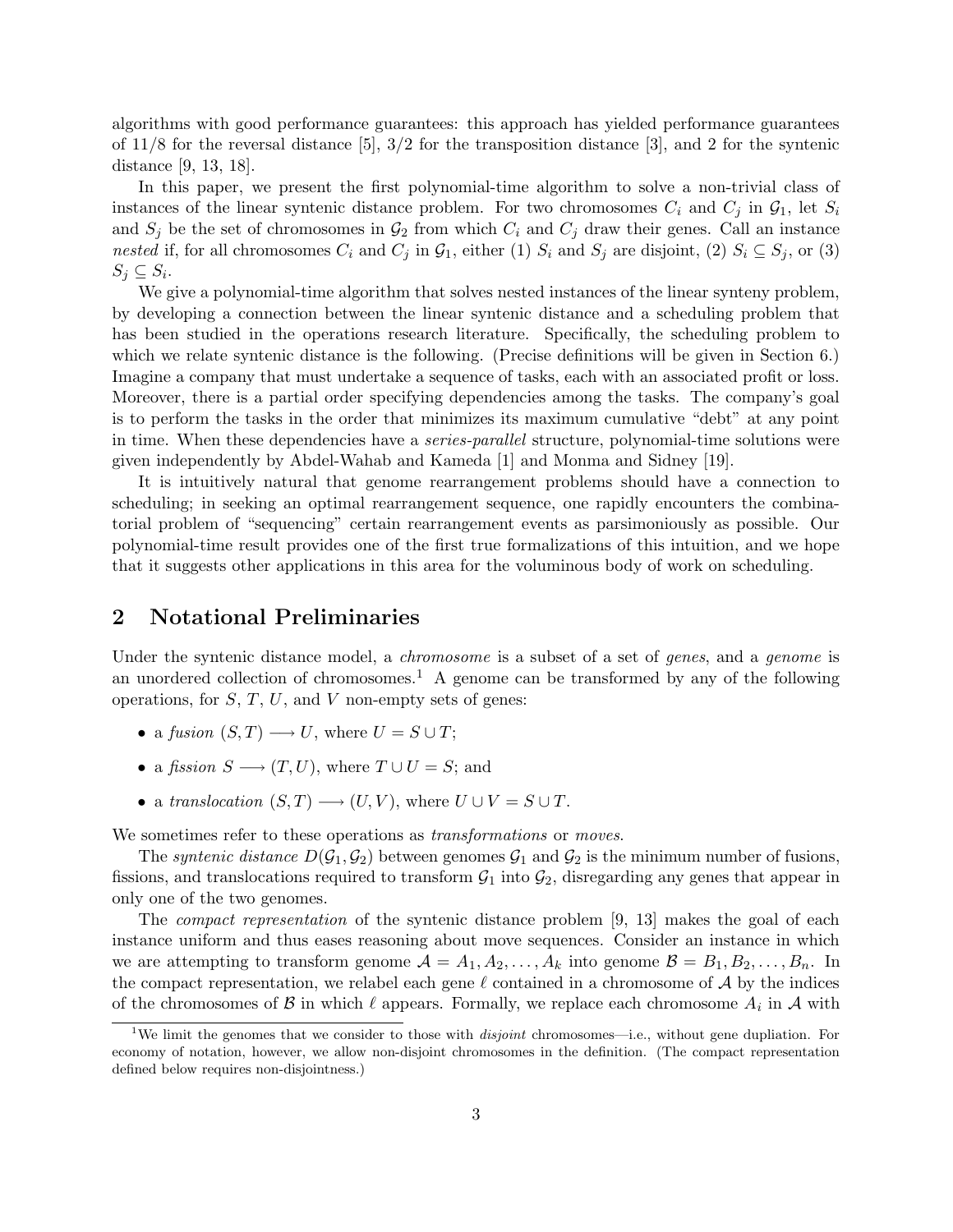$\bigcup_{\ell \in A_i} \{j : \ell \in B_j\}$ , and attempt to transform these sets into the collection  $\mathcal{G}_n = \{1\}, \{2\}, \ldots, \{n\}$ . As an example of the compact representation (given in [13]), consider the instance

$$
\mathcal{A} = \{x, y\}, \qquad \text{(Chromosome 1)} \qquad \mathcal{B} = \{p, q, x\}, \qquad \text{(Chromosome 1)} \{p, q, r\}, \qquad \text{(Chromosome 2)} \{a, b, r, y, z\} \qquad \text{(Chromosome 2)}.
$$
\n
$$
\{a, b, c\} \qquad \text{(Chromosome 3)}
$$

The compact representation of A with respect to B is  $\{1, 2\}, \{1, 2\}, \{2\}$  and the compact representation of B with respect to A is  $\{1, 2\}, \{1, 2, 3\}.$ 

Consider an instance S given in this compact representation, where  $S = S_1, S_2, \ldots, S_k$  and  $\bigcup_i S_i = \{1, 2, \ldots, n\}.$  We refer to k as the number of sets in S, and n as the number of elements; the *syntenic distance* of S is given by  $D(S) = D(S, \mathcal{G}_n)$ . If S is the compact representation of A with respect to B, then  $D(S) = D(A, B)$  [9, 13]. In the remainder of this paper, we will consider only instances in the compact representation.

We will say that two sets  $S_i$  and  $S_j$  are *connected* if  $S_i \cap S_j \neq \emptyset$ , and that the sets are in the same component.

The dual of an instance  $S = S_1, S_2, \ldots, S_k$  is the instance  $\text{dual}(\mathcal{S}) = S'_1, S'_2, \ldots, S'_n$ , where  $j \in S'_i$ if and only if  $i \in S_j$ . (For an instance S that is the compact representation of a genome A with respect to a genome  $\mathcal{B}$ , the instance dual(S) is the compact representation of  $\mathcal{B}$  with respect to  $\mathcal{A}$ .) DasGupta et al. [9] prove that  $D(S) = D(\text{dual}(S))$ .

Let  $\mathcal{A} = A_1, A_2, \ldots, A_k$  and  $\mathcal{B} = B_1, B_2, \ldots, B_k$  be two collections of sets. If, for all i, we have  $A_i \supseteq B_i$ , then we say that A dominates B.

**Linear synteny.** Consider an instance  $S = S_1, S_2, \ldots, S_k$ . Formally, the *linear syntenic distance* problem is the restricted form of the synteny problem in which we consider only move sequences of the following form:

- Select one of the input sets  $S_{\pi_1}$ , and set the initial merging set  $\Delta_1 := S_{\pi_1}$ .
- The first  $k-1$  moves are fusions or translocations, restricted as follows:
	- The ith of these moves takes the current merging set  $\Delta_i$  as input, along with one unused input set  $S_{\pi_{i+1}}$ , and produces a new merging set  $\Delta_{i+1}$  as output.
	- If there is an element b that does not appear in any remaining unused input set i.e., the element b appears only in  $S_{\pi_{i+1}}$  and  $\Delta_i$ —then the move is the translocation  $(\Delta_i, S_{\pi_{i+1}}) \longrightarrow (\Delta_{i+1}, \{b\}),$  where  $\Delta_{i+1} := (\Delta_i \cup S_{\pi_{i+1}}) - \{b\}.$  We say that b has been emitted or *produced* by this translocation.
	- $-$  If there is no such element b, then the *i*th move simply fuses the two sets:  $(\Delta_i, S_{\pi_{i+1}})$  →  $\Delta_{i+1}$ , where  $\Delta_{i+1} := \Delta_i \cup S_{\pi_{i+1}}$ .

If a set  $S_i = \{b\}$  is the only set in a component (i.e., the element b appears only in  $S_i$ ), then we do not merge it, and instead simply ignore this set. Call such an  $S_j$  a lonely singleton.

• Let  $\Delta_k$  be the merging set after these  $k-1$  fusions and translocations have been completed. Each of the next  $|\Delta_k| - 1$  moves are simple fissions.

For the *i*th move, where  $k \leq i \leq k + |\Delta_k| - 2$ , let b be any element of  $\Delta_i$  and let the move be the fission  $\Delta_i \longrightarrow (\{b\}, \Delta_{i+1}),$  where  $\Delta_{i+1} := \Delta_i - \{b\}.$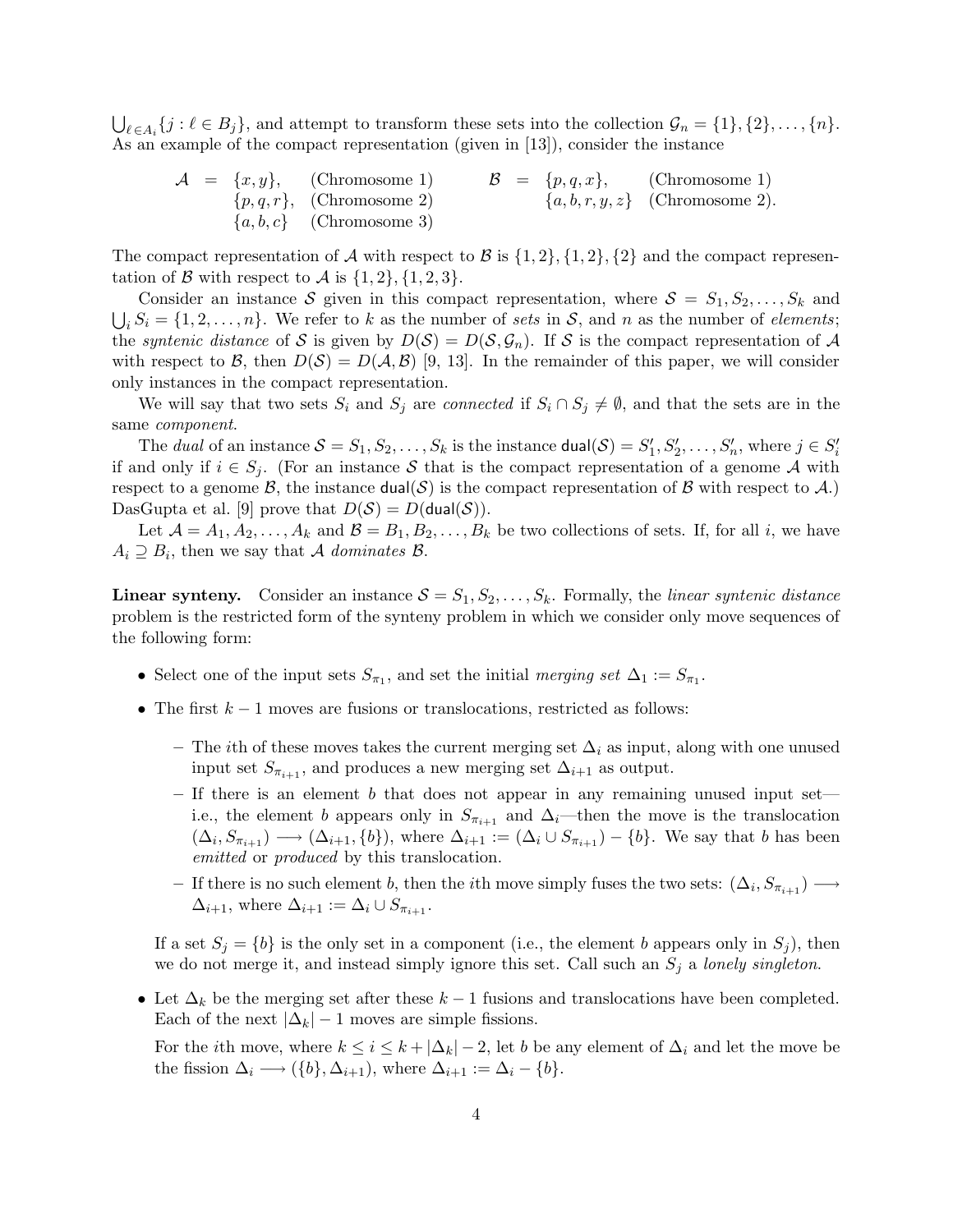$$
\begin{array}{rcl}\n\{1,2,3,5,6\},\{3\} &\longrightarrow & \{1,2,3,5,6\} \\
\{\underline{1,2,3,5,6\}},\{1,2,3,4,5\} &\longrightarrow & \{3\},\{1,2,4,5,6\} \\
\hline\n\{\underline{1,2,4,5,6\}},\{1,2,6\} &\longrightarrow & \{5\},\{1,2,4,6\} \\
\hline\n\{\underline{1,2,4,6\}},\{1,2,4\} &\longrightarrow & \{1\},\{2,4,6\} \\
\hline\n\{\underline{2,4,6\}} &\longrightarrow & \{2\},\{4,6\} \\
\hline\n\{\underline{4,6\}} &\longrightarrow & \{4\},\{6\}\n\end{array}
$$

Figure 1: The linear move sequence  $\sigma^{t, S}$  for the instance  $S = \{1, 2, 5, 6\}, \{3\}, \{1, 2, 3, 4, 5\}, \{1, 2, 6\},\$  $\{1, 2, 4\}$ , where each merging set is underlined.

A linear move sequence can be completely determined by a permutation  $\pi = (\pi_1, \pi_2, \dots, \pi_k)$  of the input sets: the sets are merged in the order given by  $\pi$ , and the lexicographically smallest element is emitted whenever more than one element can be selected. (Which element is emitted in any translocation or fission does not affect the length of the move sequence.) Let  $\sigma^{\pi, S}$  denote the move sequence that results from using permutation  $\pi$  to order the input sets, and produces elements in this lexicographic order. We will use  $\iota$  to denote the *identity permutation*  $(1, 2, \ldots, k)$ .

In Figure 1, we give an example of a linear move sequence  $\sigma^{\iota,\mathcal{S}}$  for the instance  $\mathcal{S} = \{1, 2, 5, 6\},\$  $\{3\}, \{1, 2, 3, 4, 5\}, \{1, 2, 6\}, \{1, 2, 4\}.$  The first move is a fusion, because all elements appear at least one of the last three sets. The next three moves are translocations since some element does not appear in the remaining unused input sets when the move occurs. The last two moves are fissions.

The linear syntenic distance of an instance  $S$  is  $\tilde{D}(S) := \min_{\pi} |\sigma^{\pi,S}|$ , the number of moves in the shortest linear move sequence for  $S$ .

Note that if a linear move sequence performs  $\alpha$  fusions in the first  $k-1$  moves, then the move sequence contains  $k - \alpha - 1$  translocations. After the  $k - 1$  fusions and translocations are complete, there are  $n-k+\alpha+1$  elements left in the merging set, since exactly one element is eliminated by each translocation. Therefore,  $n-k+\alpha$  fissions must be performed to eliminate the remaining elements. Thus the length of the linear move sequence is  $n + \alpha - 1$  moves. (Every move either is a fusion or removes one element, and all but the last element must be removed.) We can therefore view the linear syntenic distance problem as the problem of maximizing the number of translocations in the sequence.

Computing the linear syntenic distance between two genomes is also known to be NP-hard [9]. The crucial theorem about linear syntenic distance is that it is not much larger than the general syntenic distance:

# Theorem 2.1 (DasGupta et al. [9])  $D(S) \leq \widetilde{D}(S) \leq D(S) + \log_{4/3}(D(S))$ .

We will say that an instance S with n elements and k sets is linear exact if  $\widetilde{D}(\mathcal{S}) = \max(n, k) - 1$ . An instance is linear exact if and only if it can be solved using translocations whenever possible, i.e., fusions and fissions are only used to make up for differences in the number of elements and the number of sets.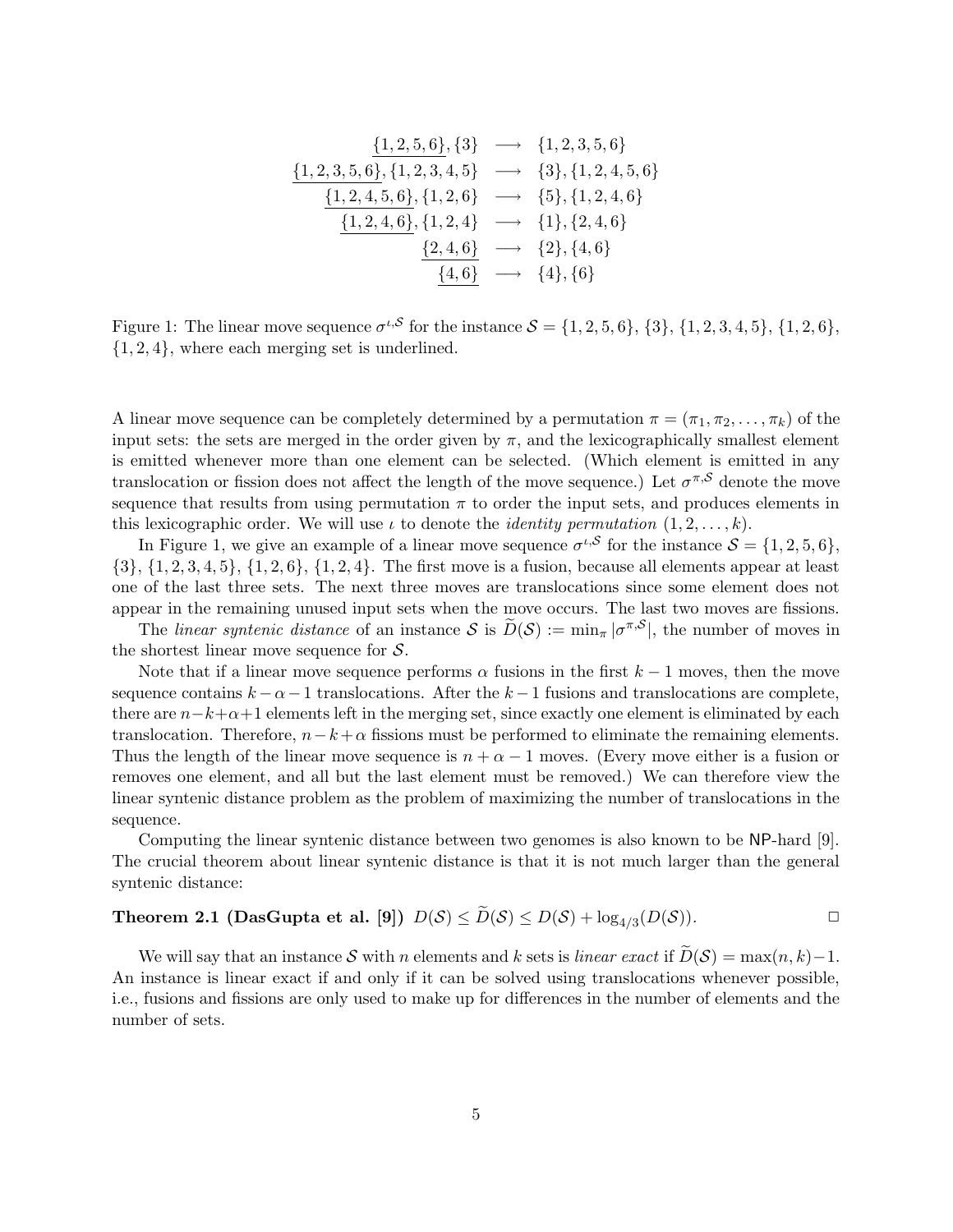# 3 Properties of Linear Synteny

In this section, we prove a number of structural properties for the linear syntenic distance. The majority of these are properties of the general model previously proven in [9, 18] which we now extend to the linear distance.

## 3.1 Monotonicity

We prove a *monotonicity property* for instances of the linear synteny problem: if an instance  $S$ dominates an instance T, then  $\widetilde{D}(\mathcal{S}) \geq \widetilde{D}(\mathcal{T})$ . The same property was shown for  $D(\cdot)$  in [18]. We actually prove a slightly stronger claim: for any permutation  $\pi$ , we have  $|\sigma^{\pi,T}| \leq |\sigma^{\pi,S}|$ . This stronger property will sometimes be useful in recovering an optimal move sequence for T .

**Lemma 3.1** Let  $S = S_1, S_2, \ldots, S_k$  and  $T = T_1, T_2, \ldots, T_k$  be two instances such that S dominates T, and let  $\pi$  be any permutation of  $(1, 2, \ldots, k)$ . Then  $|\sigma^{\pi, \mathcal{T}}| \leq |\sigma^{\pi, \mathcal{S}}|$ .

*Proof.* If  $\mathcal T$  contains more empty sets or lonely singletons than  $\mathcal S$ , then the length of the sequence  $\sigma^{\pi,T}$  is not affected by their presence since they do not need to be merged at all. In our analysis, we will count the merging of these sets against the length of  $\sigma^{\pi,T}$  anyway; this only increases our estimate of its length.

Let n and n' be the number of elements in S and T, respectively. We assume that the elements are ordered such that, whenever possible, if move  $\sigma_i^{\pi, \mathcal{S}}$  $\sum_{i}^{\pi,\mathcal{S}}$  emits an element  $\ell$ , then  $\sigma_i^{\pi,\mathcal{I}}$  $\sum_{i=1}^{n+1}$  also emits element  $\ell$ , and vice versa; any such reordering does not affect  $|\sigma^{\pi,S}|$  or  $|\sigma^{\pi,T}|$ . To prove the lemma, it suffices to show the following:

(\*) For any translocation  $\sigma_i^{\pi, \mathcal{S}}$  $\sum_{i=1}^{\pi, \infty}$  that emits an element b, either (i) the element b is emitted in some move in  $\sigma_1^{\pi,1}$  $\pi, \mathcal{T}, \sigma_2^{\pi, \mathcal{T}}$  $\sigma_2^{\pi,\mathcal{T}}, \ldots, \sigma_i^{\pi,\mathcal{T}}$  $\int_{i}^{\pi,1}$  or *(ii)* the instance T does not contain *b*.

If  $\sigma^{\pi,\mathcal{S}}$  and  $\sigma^{\pi,\mathcal{T}}$  contain  $\alpha$  and  $\alpha'$  fusions, respectively, then  $(*)$  implies that  $\alpha' - \alpha \leq n - n'$ since each extra fusion in  $\sigma^{\pi,T}$  can be charged to an element that does not appear in T. Then  $|\sigma^{\pi,\mathcal{S}}| = n + \alpha - 1 \geq n' + \alpha' - 1 = |\sigma^{\pi,\mathcal{T}}|$ , which proves the lemma.

To prove  $(*)$ , suppose to the contrary that it does not hold, and let  $\ell$  be the minimum index such that all of the following hold: (1)  $\sigma_{\ell}^{\pi, \mathcal{S}}$  $\ell$ <sup>\*</sup>,<sup>3</sup> is a translocation emitting some element b; (2) the element b is not emitted in any of  $\sigma_1^{\pi, \mathcal{I}}$  $\sigma_1^{\pi,\mathcal{T}}, \sigma_2^{\pi,\mathcal{T}}$  $\sigma_2^{\pi,\mathcal{T}^c},\ldots,\sigma_\ell^{\pi,\mathcal{T}}$  $\ell^{(\pi,1)}$ ; and (3) the element b does appear somewhere in the genome  $\mathcal{T}$ .

Let  $\chi_{\ell}$  be the set of elements emitted during  $\sigma_1^{\pi,\mathcal{S}}$  $\pi, \mathcal{S}, \sigma_2^{\pi, \mathcal{S}}$  $\sigma_2^{\pi, \mathcal{S}}, \ldots, \sigma_{\ell-1}^{\pi, \mathcal{S}}$  $\sum_{\ell=1}^{\pi,\mathcal{S}},$  and let  $\chi'_{\ell}$  be the set of elements emitted by  $\sigma_1^{\pi, T}$  $\pi, \mathcal{T}, \sigma_2^{\pi, \mathcal{T}}$  $\sigma_2^{\pi,\mathcal{T}}, \ldots, \sigma_{\ell-1}^{\pi,\mathcal{T}}$  $\ell_{\ell-1}^{\pi,\ell}$ . The current merging sets just before move  $\ell$  are thus

$$
\Delta = [S_{\pi_1} \cup S_{\pi_2} \cup \cdots \cup S_{\pi_\ell}] - \chi_\ell \qquad \qquad \Gamma = [T_{\pi_1} \cup T_{\pi_2} \cup \cdots \cup T_{\pi_\ell}] - \chi'_\ell.
$$

The elements in the remaining unused input sets are

$$
\overline{\Delta} = S_{\pi_{\ell+2}} \cup S_{\pi_{\ell+3}} \cup \cdots \cup S_{\pi_k} \qquad \qquad \overline{\Gamma} = T_{\pi_{\ell+2}} \cup T_{\pi_{\ell+3}} \cup \cdots \cup T_{\pi_k}.
$$

Note that  $\overline{\Delta} \supseteq \overline{\Gamma}$  since S dominates T.

Since  $\sigma_\ell^{\pi, \mathcal{S}}$ <sup>π,δ</sup> is a translocation emitting the element b, we know  $b \in \Delta \cup S_{\pi_{\ell+1}}$  and  $b \notin \Delta$ . From this and  $\overline{\Delta} \supseteq \overline{\Gamma}$ , we have that  $b \notin \overline{\Gamma}$ . So if  $b \in \Gamma \cup T_{\pi_{\ell+1}}$ , the move  $\sigma_{\ell}^{\pi, \mathcal{T}}$  $\ell^{\pi,1}$  could emit b, but, by assumption, it does not. Then  $b \notin \Gamma$ ,  $b \notin T_{\pi_{\ell+1}}$ , and  $b \notin \overline{\Gamma}$ .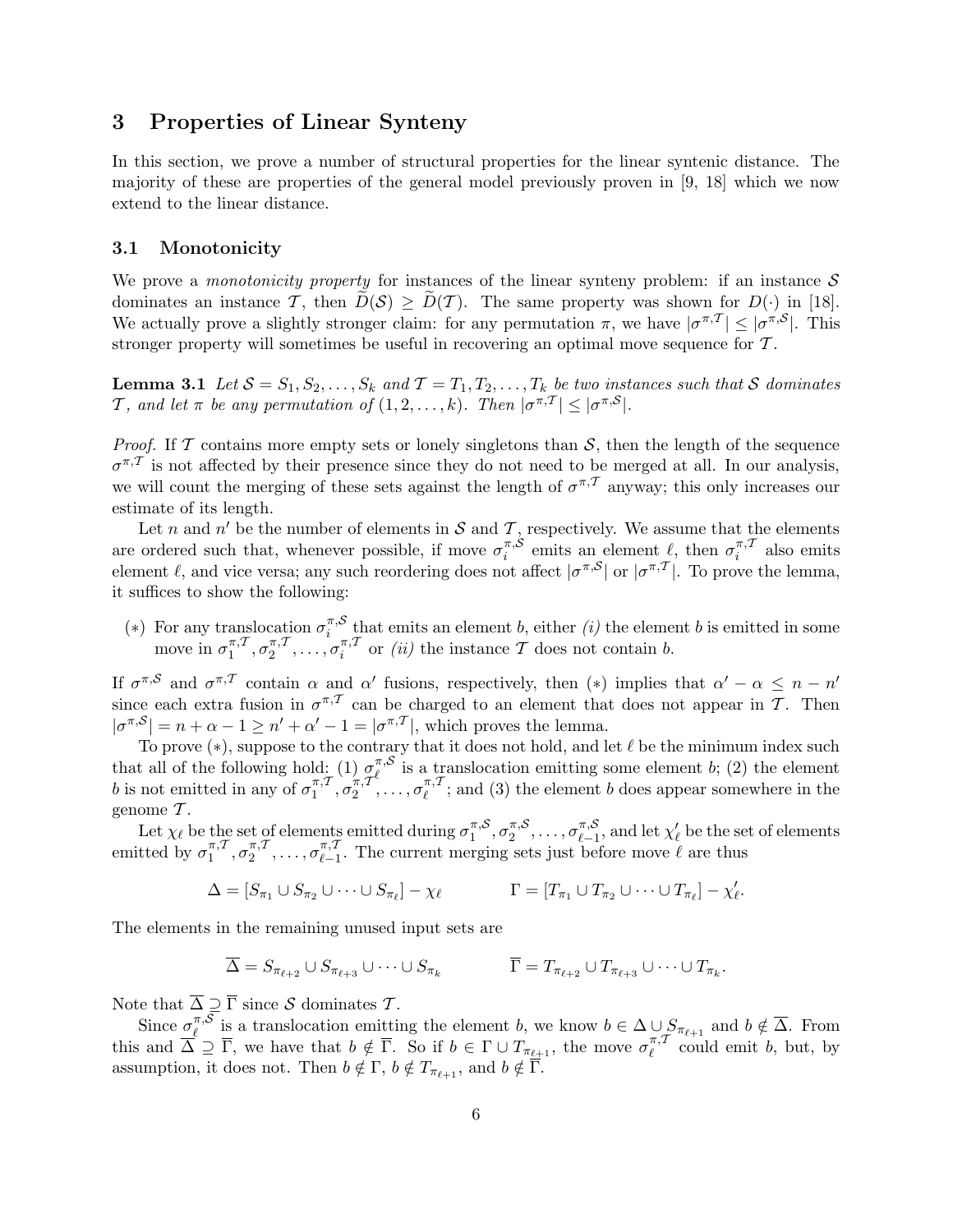The elements of T are all contained in  $\chi'_{\ell}$ ,  $\Gamma$ ,  $T_{\pi_{\ell+1}}$ , and  $\overline{\Gamma}$ . Thus either  $b \in \chi'_{\ell}$  was emitted earlier in the sequence  $\sigma^{\pi,\mathcal{T}}$ , or b does not appear anywhere in the genome T. This contradicts our  $\Box$  assumption.

# Corollary 3.2 (Linear Monotonicity) If S dominates T, then  $\widetilde{D}(S) \ge \widetilde{D}(T)$ .

*Proof.* Suppose S has k sets, and let  $\pi$  be a permutation of  $(1, 2, ..., k)$  so that  $\sigma^{\pi, S}$  is optimal. Then we have  $\widetilde{D}(\mathcal{S}) = |\sigma^{\pi,\mathcal{S}}| \ge |\sigma^{\pi,\mathcal{T}}| \ge \widetilde{D}(\mathcal{T})$  by Lemma 3.1.

### 3.2 Merging Set Expansion

In this section, we show the *merging set expansion* property for linear syntenic distance: for an instance S in which some set  $\Delta$  is designated as the current merging set, if we add to  $\Delta$  any of the elements that appear in  $S$ , then the linear syntenic distance does not change.

We will subsequently consider instances  $S = \Delta, S_1, S_2, \ldots, S_k$  in which the set  $\Delta$  is already designated as the merging set; we can consider such an instance by limiting our attention to permutations  $\pi$  where  $\pi_1 = 1$ .

**Lemma 3.3** Let  $S = \Delta, S_1, S_2, \ldots, S_k$  and  $\mathcal{T} = \Delta \cup T, S_1, S_2, \ldots, S_k$  be two instances, for any set  $T \subseteq S_1 \cup S_2 \cup \cdots \cup S_k$ . For any permutation  $\pi$  of  $(1, 2, \ldots, k+1)$  with  $\pi_1 = 1$ , we have  $|\sigma^{\pi, S}| = |\sigma^{\pi, T}|$ .

*Proof.* Note that T dominates S, so by Lemma 3.1, we have  $|\sigma^{\pi, S}| \leq |\sigma^{\pi, T}|$ .

For the other direction, assume that the elements are ordered such that, whenever possible,  $\sigma_i^{\pi, \mathcal{S}}$  $\sum_{i}^{\pi,\mathcal{S}}$  and  $\sigma_i^{\pi,\mathcal{I}}$  $\int_{i}^{\pi}$  emit the same element. Suppose that  $|\sigma^{\pi, S}| < |\sigma^{\pi, T}|$ . Then  $\sigma^{\pi, S}$  must do more translocations than  $\sigma^{\pi,\mathcal{T}}$ . Let  $\ell$  be the index of the first move in which  $\sigma_{\ell}^{\pi,\mathcal{S}}$  $\int_{\ell}^{\pi,\infty}$  produces some element b by translocation, and  $\sigma_{\ell}^{\pi, \mathcal{I}}$  $\ell$ <sup> $\tau$ , annot produce b. The element b cannot have been emitted earlier</sup> in  $\sigma_\ell^{\pi, T}$  $\ell^{(\pi,1)}$ , because of our assumption that, whenever possible, the two move sequences produce the same element, and the fact that we have chosen  $\ell$  to be the first time this cannot be done.

Therefore (i)  $\sigma_{\ell}^{\pi, \mathcal{S}}$  $\int_{\ell}^{\pi,\mathcal{S}}$  emits b, but *(ii)*  $\sigma_1^{\pi,\mathcal{I}}$  $\pi, \mathcal{T}, \sigma_2^{\pi, \mathcal{T}}$  $\sigma_2^{\pi,\mathcal{T}}, \ldots, \sigma_{\ell}^{\pi,\mathcal{T}}$  $\ell^{(\pi,1)}$  cannot emit b. From (i), we know that b appears in  $\Delta \cup S_{\pi_1} \cup \cdots \cup S_{\pi_\ell}$  but not in  $S_{\pi_{\ell+1}} \cup \cdots \cup S_{\pi_k}$ . But clearly b also appears in  $\Delta \cup T \cup S_{\pi_1} \cup \cdots \cup S_{\pi_\ell}$ , and still does not appear in  $S_{\pi_{\ell+1}} \cup \cdots \cup S_{\pi_k}$ . Thus  $\sigma_\ell^{\pi, T}$  $\ell^{n,1}$  can produce b if it has not been emitted by a previous move, violating  $(ii)$ .

Corollary 3.4 (Merging Set Expansion) Let  $S = \Delta, S_1, S_2, \ldots, S_k$  be an instance in which  $\Delta$ is the current merging set. Let the instance  $T = \Delta \cup T, S_1, S_2, \ldots, S_k$  in which  $\Delta \cup T$  is the merging set, for any set  $T \subseteq S_1 \cup S_2 \cup \cdots \cup S_k$ . Then  $D(S) = D(T)$ .

*Proof.* By linear monotonicity,  $\widetilde{D}(\mathcal{S}) \leq \widetilde{D}(\mathcal{T})$ .

Let  $\pi$  be a permutation of  $(1, 2, \ldots, k+1)$  where  $\pi_1 = 1$ , i.e., in which  $\Delta$  (or  $\Delta \cup T$ ) is the initial merging set, so that  $\sigma^{\pi, S}$  is optimal. Then  $\widetilde{D}(S) = |\sigma^{\pi, S}| = |\sigma^{\pi, T}| \ge \widetilde{D}(T)$ .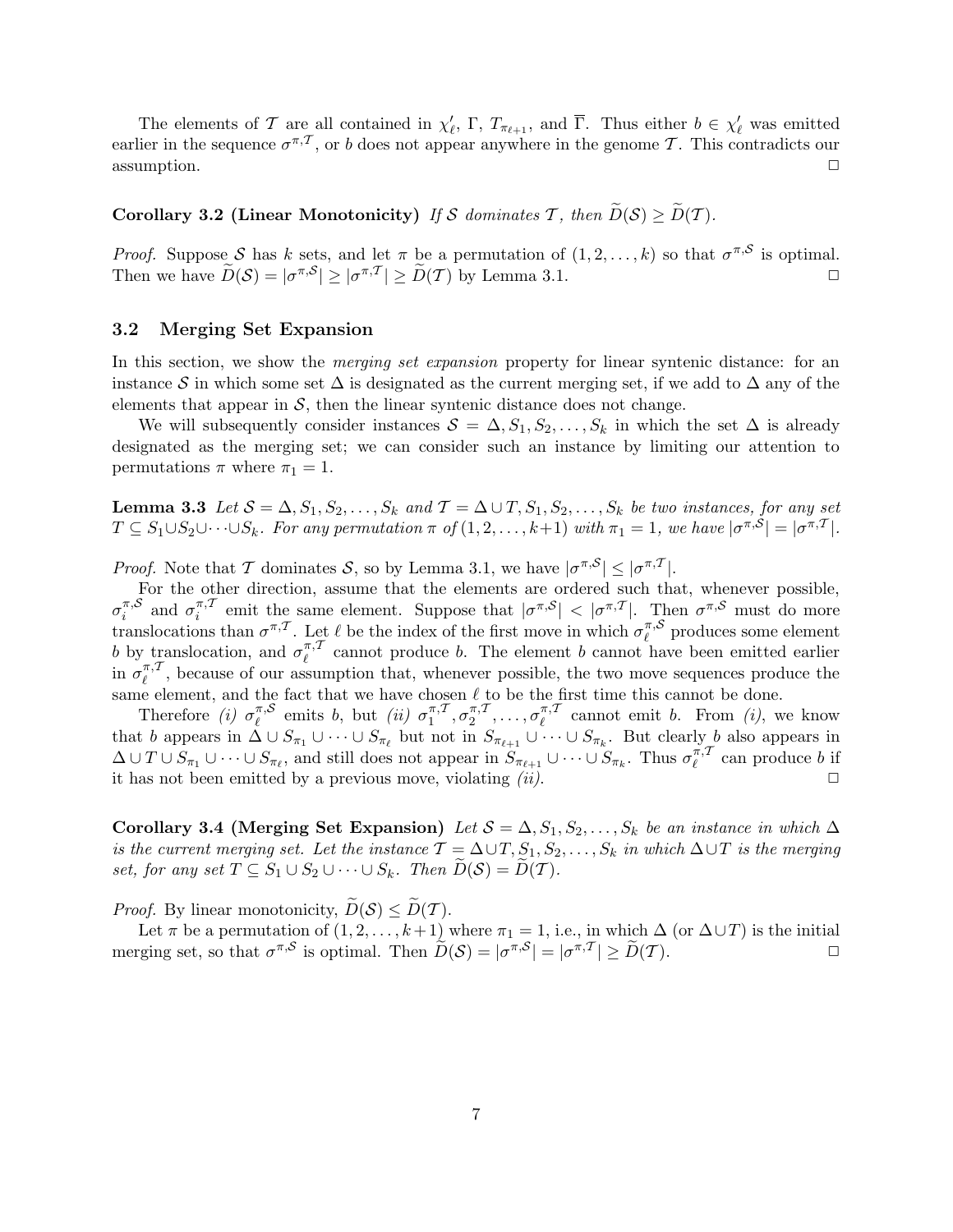### 3.3 Linear Canonicalization

We now prove the existence of *canonical* optimal linear move sequences, in which all fusions occur before all translocations, for every instance S. DasGupta et al. [9] proved the analogous result for the general syntenic distance.

**Theorem 3.5 (Linear Canonicalization)** For any instance  $S = S_1, S_2, \ldots, S_k$ , there exists a permutation  $\pi$  of  $(1, 2, ..., k)$  such that  $\sigma^{\pi, S}$  is optimal and has all fusions preceding all translocations.

*Proof.* Let  $\pi$  be a permutation of  $(1, 2, ..., k)$  such that  $\sigma^{\pi, S}$  is optimal and has as many initial fusions as possible. Suppose that move  $\sigma_i^{\pi, \mathcal{S}}$  $\sum_{i=1}^{\pi,\mathcal{S}}$  is the last initial fusion and  $\sigma_j^{\pi,\mathcal{S}}$  $j^{(\pi,\circ)}$  is the first non-initial fusion, for  $j \geq i + 2$ . (If there is no non-initial fusion, we are done.)

Let  $\pi' = (\pi_1, \ldots, \pi_{i+1}, \pi_{j+1}, \pi_{i+2}, \ldots, \pi_j, \pi_{j+2}, \ldots, \pi_k)$  be  $\pi$  modified so that  $\pi_{j+1}$  is immediately after  $\pi_{i+1}$ . We claim that  $\sigma^{\pi',\mathcal{S}}$  is also optimal, and has one more initial fusion than  $\sigma^{\pi,\mathcal{S}}$ . This violates our choice of  $\pi$  and proves the theorem. Again we assume that the elements are ordered so that, whenever possible, the moves  $\sigma_i^{\pi, \mathcal{S}}$  $\sum_{i=1}^{\pi, \mathcal{S}}$  and  $\sigma_i^{\pi', \check{\mathcal{S}}}$  $\int_{i}^{\pi}$ ,<sup>o</sup> emit the same element.

First we claim that  $\sigma^{\pi',S}$  has  $i+1$  initial fusions. Clearly, the first i moves of the two sequences are identical, since they merge exactly the same sets (and exactly the same sets remain unmerged). Thus we need only prove that  $\sigma_{i+1}^{\pi',\mathcal{S}}$  is a fusion. Suppose that it were a translocation, i.e., there is some element  $\ell$  that appears only in the sets  $S_{\pi_1}, S_{\pi_2}, \ldots, S_{\pi_{i+1}}, S_{\pi_{j+1}}$ . If  $\ell \in S_{\pi_{j+1}}$ , then the move  $\sigma_j^{\pi, S}$  would be a translocation, since the last occurrence of the element  $\ell$  is in the set  $S_{\pi_{j+1}}$ . If  $\ell \notin S_{\pi_{j+1}}$ , and instead  $\ell \in S_{\pi_1} \cup S_{\pi_2} \cup \cdots \cup S_{\pi_{i+1}}$ , there would be a translocation somewhere in  $\sigma_1^{\pi, \mathcal{S}}$  $\pi, \mathcal{S}^{\!\!\!\prime}, \sigma_2^{\pi, \mathcal{S}}$  $\sigma_1^{\pi, \mathcal{S}}, \ldots, \sigma_i^{\pi, \mathcal{S}}$ <sup> $\pi$ </sup>,<sup>8</sup>, since  $\ell$  does not appear outside the first  $i + 1$  sets. Neither of these occur, so there is no such  $\ell$ , and  $\sigma_{i+1}^{\pi', \mathcal{S}}$  is a fusion.

For optimality, we claim that every element emitted by translocation in  $\sigma^{\pi, S}$  is emitted in  $\sigma^{\pi', S}$ . Note that, for all  $j+2 \leq r \leq k$ , we have  $\pi_r = \pi'_r$ , which implies that any element b emitted by a move in  $\sigma_{j+1}^{\pi, \mathcal{S}}, \sigma_{j+2}^{\pi, \mathcal{S}}, \ldots, \sigma_{k-1}^{\pi, \mathcal{S}}$  $\pi,\overline{\mathcal{S}}$  is also emitted by some move in  $\sigma^{\pi',\mathcal{S}}_{j+1}, \sigma^{\pi',\mathcal{S}}_{j+2}, \ldots, \sigma^{\pi',\mathcal{S}}_{k-1}$  $\sum_{k=1}^{\pi}$ , unless b were previously emitted in the sequence  $\sigma^{\pi',\mathcal{S}}$ . For earlier moves, suppose that  $\sigma_r^{\pi,\mathcal{S}}$  produces an element b by translocation, for some  $1 \le r \le j$ . That is, the element b appears in  $S_{\pi_1}, S_{\pi_2}, \ldots, S_{\pi_{r+1}}$  and not in  $S_{\pi_{r+2}}, S_{\pi_{r+3}}, \ldots, S_{\pi_k}$ . Obviously having already merged  $S_{\pi_{j+1}}$  changes neither the presence of b in the current merging set nor the absence of b in the unused input sets. Thus  $\sigma_{r+1}^{\pi', S}$  is a translocation emitting b, unless the element b were previously emitted in  $\sigma^{\pi',\mathcal{S}}$ .  $\Box$ 

### 3.4 Duality

Finally, we show the *duality* property  $\widetilde{D}(\mathcal{S}) = \widetilde{D}(dual(\mathcal{S}))$  for the linear syntenic distance; this property was proven for the unconstrained syntenic distance by DasGupta et al. [9].

**Proposition 3.6** Let  $S = S_1, S_2, \ldots, S_k$  and  $\mathcal{T} = T_1, T_2, \ldots, T_k$  be two instances. If S dominates T, then dual(S) dominates dual(T).

*Proof.* Suppose not. Let  $dual(S) = S'_1, S'_2, \ldots, S'_{n_1}$  and  $dual(\mathcal{T}) = T'_1, T'_2, \ldots, T'_{n_2}$ , where  $n_2 \leq n_1$ .

Since dual(S) does not dominate dual(T), there is some set i such that  $S_i' \not\supseteq T_i'$ . That is, there is some element  $\ell \in T'_i$  but  $\ell \notin S'_i$ . By the definition of the dual, this means that the element  $i \in T_\ell$ but  $i \notin S_{\ell}$ . This violates the assumption that S dominates T.

In our proof of linear duality, we will consider the following special class of instances: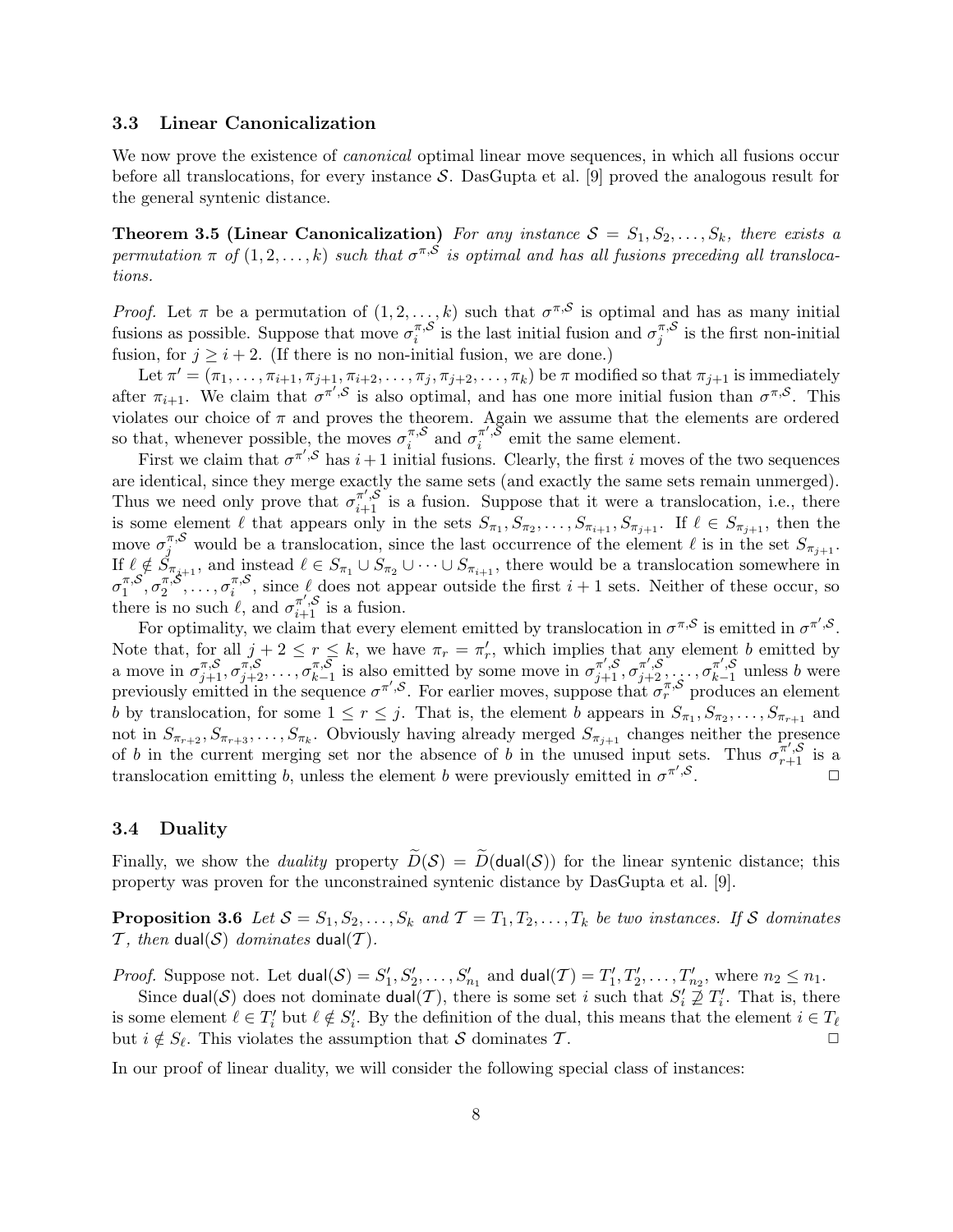**Definition 3.7** For  $\alpha \leq \min(n, k) - 1$ , the instance  $\mathcal{K}_{\alpha, n, k}$  consists of the k sets  $S_1, S_2, \ldots, S_k$ :

- For  $1 \le i \le k \alpha$ , we have  $S_i = \{1, 2, ..., n\}$ .
- For  $k \alpha + 1 \leq i \leq k$ , we have  $S_i = \{1, 2, \ldots, n i + k \alpha\}.$

Note the following facts:

•  $\widetilde{D}(\mathcal{K}_{\alpha,n,k}) = n + k - \alpha - 3$ . Merging the sets in the stated order requires  $k - \alpha - 2$  fusions,  $\alpha + 1$  translocations, and  $n - \alpha - 2$  fissions, or  $n + k - \alpha - 3$  moves total.

In the first  $m-1$  moves of any linear move sequence, only elements that appear in at most m sets can be emitted [18]. Here, there are only  $\alpha$  elements that appear in at most  $k-1$ sets, so the first k − 2 moves can emit at most  $\alpha$  elements. Thus there are at least k − 2 −  $\alpha$ fusions in any linear move sequence for  $\mathcal{K}_{\alpha,n,k}$ , and  $D(\mathcal{K}_{\alpha,n,k}) \geq n+k-\alpha-3$ .

• dual( $\mathcal{K}_{\alpha,k,n}$ ) =  $\mathcal{K}_{\alpha,n,k}$ . We can verify this straightforwardly: the first  $n-\alpha$  elements appear in all sets, the element  $n - \alpha + 1$  appears in all but  $S_k$ , etc.

## **Theorem 3.8 (Linear Duality)** For all  $S$ ,  $\widetilde{D}(S) = \widetilde{D}(\text{dual}(\mathcal{S}))$ .

*Proof.* Suppose not, i.e., suppose that  $\widetilde{D}(S) < \widetilde{D}(\text{dual}(S))$ . Let n and k be the number of elements and sets in  $S$ , respectively.

Relabel the sets and elements of S such that the move sequence  $\sigma^{\iota,\mathcal{S}}$  is optimal, canonical, and produces elements in the order  $n, n-1, \ldots, 1$ . Note that this relabeling does not change  $D(S)$ . Let  $D(S) = n + k - \alpha - 3.$ 

Notice that the element  $n-i$  does not appear outside the first  $k - \alpha + i$  sets, since otherwise the  $(k - \alpha + i - 1)$ th move could not produce element  $n - i$ . Therefore, we have that  $\mathcal{K}_{\alpha, n, k}$  dominates S. Thus dual( $\mathcal{K}_{\alpha,n,k}$ ) dominates dual(S) by Proposition 3.6. Linear monotonicity, along with the fact that dual( $\mathcal{K}_{\alpha,k,n}$ ) =  $\mathcal{K}_{\alpha,n,k}$ , then gives us

$$
\widetilde{D}(\mathcal{S}) = \widetilde{D}(\mathcal{K}_{\alpha,n,k}) = \widetilde{D}(\text{dual}(\mathcal{K}_{\alpha,k,n})) \geq \widetilde{D}(\text{dual}(\mathcal{S})).
$$

This contradicts the assumption and proves the theorem.  $\Box$ 

# 4 From General Linear to Exact Linear Synteny

In this section, we give a reduction from the general linear to the exact linear synteny problem, a conceptually simpler problem. We first define an augmentation to instances:

**Definition 4.1** For an instance  $S = S_1, S_2, \ldots, S_k$ , and for any  $1 \le i \le k$ , let

$$
\mathcal{S}^{i\uparrow\delta}:=S_1,S_2,\ldots,\hat{S}_i,\ldots,S_k,
$$

where  $\hat{S}_i = S_i \cup \{a_1, a_2, \ldots, a_{\delta}\}\$ , and, for all  $1 \leq \ell \leq \delta$  and  $1 \leq j \leq k$ , we have  $a_{\ell} \notin S_j$ .

The intuition behind this instance is that we have augmented  $S_i$  with extra elements that will be emitted during would-be fusions. This new instance can be thought of as the original with  $\delta$  fusion "coupons" that can be used to turn fusions into translocations. For some choices of i and  $\delta$ , this increases the number of elements and translocations without a corresponding increase in distance.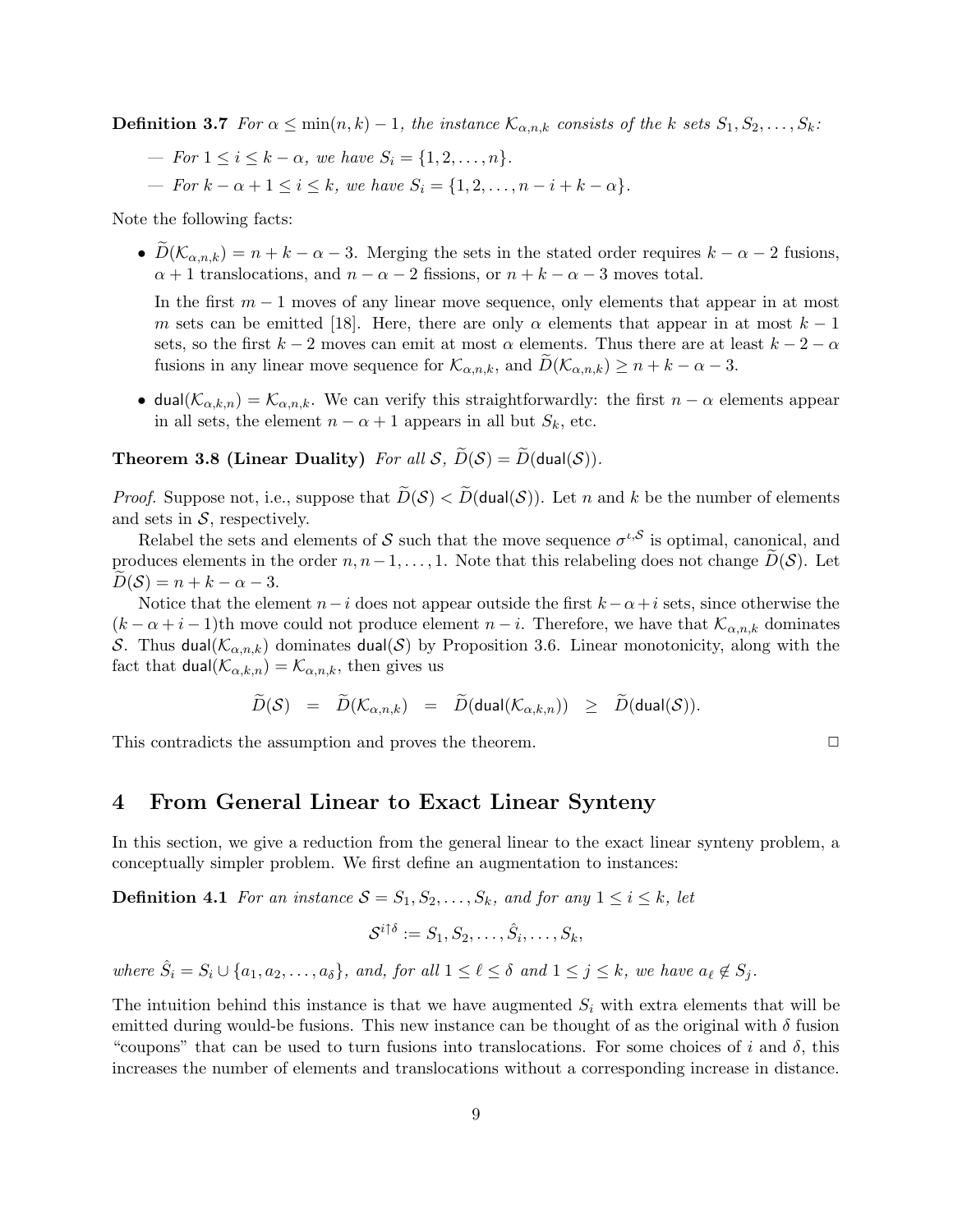**Theorem 4.2** Let S be an instance with n elements. Suppose  $\sigma^{\pi, S}$  is a move sequence solving S such that  $|\sigma^{\pi, S}| = n + \alpha - 1$ . Then  $|\sigma^{\pi, S^{\pi_1 \uparrow \delta}}| = n + \max(\alpha, \delta) - 1$ .

*Proof.* There are  $\alpha$  fusions in  $\sigma^{\pi, S}$ . When the jth of these fusions occurs,  $\sigma^{\pi, S^{\pi_1} \uparrow \delta}$  could emit the element  $a_j$  (since  $a_j$  does not appear in any of the unused input sets, and is in the merging set as of the first move). Every translocation in the original move sequence remains a translocation in the new sequence since we have the same remaining unused input sets at every point.

Thus we can eliminate fusions from the move sequence using a-elements, until we run out of fusions or a-elements with which to eliminate them. Thus we have  $\alpha - \delta$  fusions left if there are too many fusions, and therefore  $|\sigma^{\pi, \mathcal{S}^{\pi_1 \uparrow \delta}}| = n + \delta + \max(\alpha - \delta, 0) - 1 = n + \max(\alpha, \delta) - 1.$   $\Box$ 

Consider an instance  $S = S_1, S_2, \ldots, S_k$  for which we somehow know that there is an optimal linear move sequence  $\sigma^{\pi,\mathcal{S}}$  where  $\pi_1 \in \Gamma$ , for some set  $\Gamma \subseteq \{1,2,\ldots,k\}$ . For any instance  $\mathcal{S}$  with k sets, of course, we can take  $\Gamma = \{1, 2, \ldots, k\}$ , but for certain classes of instances we can prove that there is an optimal move sequence with  $\pi_1 \in \Gamma$  for a much smaller set  $\Gamma$ . The algorithm that we will develop in Section 7.3 loops over each possible value of  $\pi_1 \in \Gamma$ , so a smaller set  $\Gamma$  will yield a better running time.

**Proposition 4.3** Let S be an instance with n elements and k sets, and let  $\Gamma$  be some subset of  $\{1, 2, \ldots, k\}$ . If there exists an optimal move sequence  $\sigma^{\pi, S}$  solving S such that  $\pi_1 \in \Gamma$ , then

$$
\left[\exists i \in \Gamma \quad \widetilde{D}(\mathcal{S}^{i \uparrow \delta}) = n + \delta - 1\right] \iff \widetilde{D}(\mathcal{S}) \le n + \delta - 1.
$$

*Proof.* Immediate from monotonicity and Theorem 4.2.  $\Box$ 

## 5 Nested Synteny

In this section, we consider the special class of instances in which all non-disjoint sets are totally ordered by the subset relation:

**Definition 5.1 (Nested Synteny)** An instance  $S = S_1, S_2, \ldots, S_k$  is nested if, for all  $1 \le i \le k$ and  $1 \leq j \leq k$ , either (1)  $S_i \cap S_j = \emptyset$ , (2)  $S_i \subseteq S_j$ , or (3)  $S_j \subseteq S_i$ .

In each component of a nested instance of synteny, call the set containing all elements in the component the root of the component. If there are multiple copies of this set in some component, we will identify the root as the copy with the smallest index.

**Lemma 5.2** If  $S = S_1, S_2, \ldots, S_k$  and, for some  $1 \leq i \leq k$  and  $1 \leq j \leq k$ , we have  $S_i \subseteq S_j$ , then there exists an optimal linear move sequence solving S in which  $S_i$  is merged before  $S_i$ .

*Proof.* Suppose  $\pi$  is a permutation of  $(1, 2, \ldots, k)$  such that  $\sigma^{\pi, S}$  is optimal and i appears before j in  $\pi$ . (If there is no such  $\pi$ , then we are done.) Let  $\pi_x = i$ .

If we have  $x \geq 3$ , then let  $\mathcal{T} = T_1, T_2, \ldots, T_{k'-3}, S_i, S_j, \Delta$  be the instance resulting after the completion of the first  $x-2$  moves  $\sigma_1^{\pi, \mathcal{S}}$  $\frac{\pi}{1}, \sigma_1^{\pi, \mathcal{S}}$  $\sigma^{\pi, \mathcal{S}}_{2}, \ldots, \sigma^{\pi, \mathcal{S}}_{x-2}$  $\sum_{x=2}^{\pi,\infty}$ , where  $\Delta$  is the merging set after these  $x-2$ moves. (For ease of reference, we have named the sets of  $\mathcal T$  in this particular order, but of course  $S_i$ ,  $S_j$ , and  $\Delta$  may be at a different point in the sequence of sets of the instance.) The next move  $\sigma_{x-1}^{\pi, \mathcal{S}}$  would merge  $S_i$ . We have two cases for this move: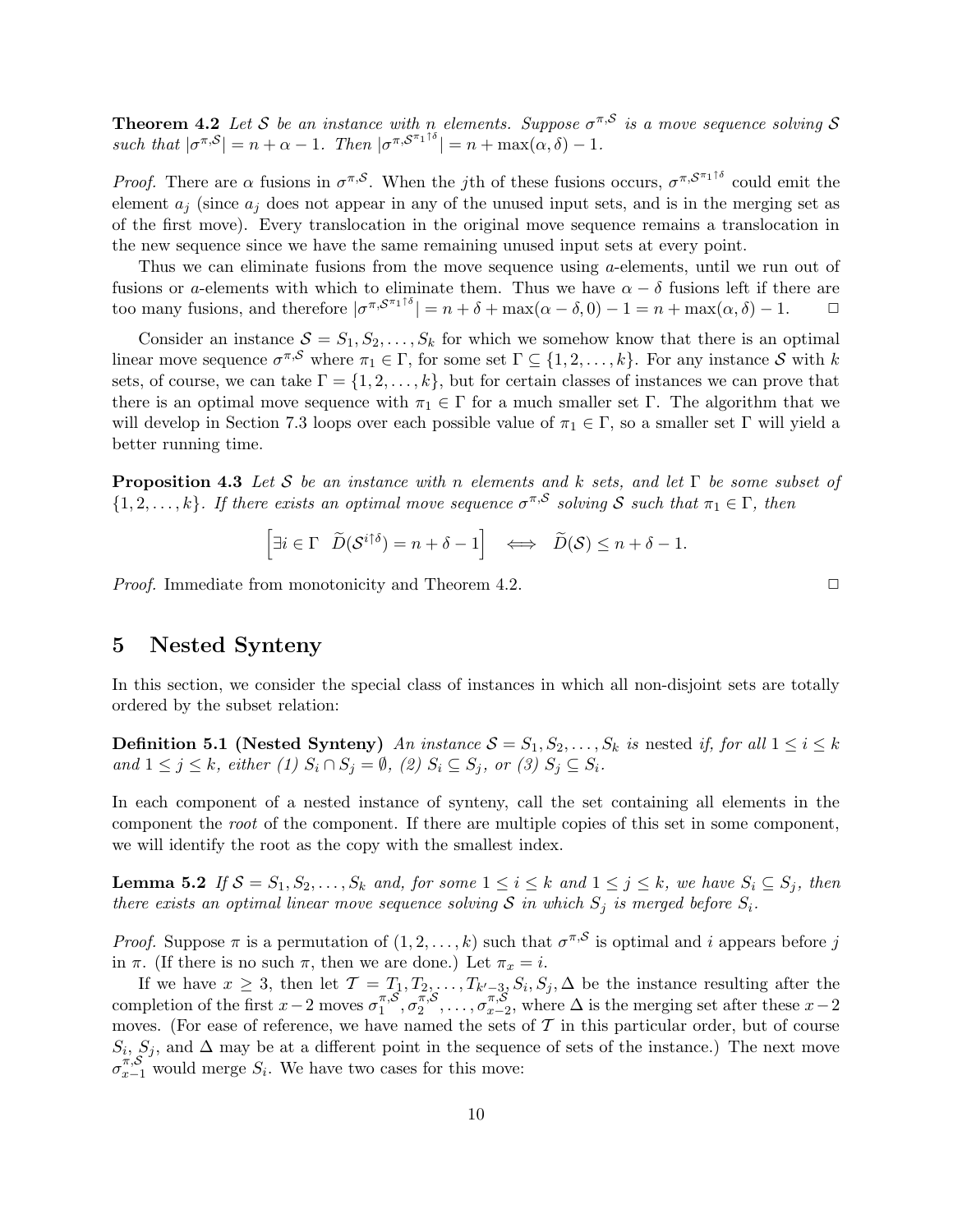$\bullet$   $\sigma_{x-}^{\pi, \mathcal{S}}$  $\lim_{x-1}^{x,\infty}$  is a fusion,  $(\Delta, S_i) \longrightarrow \Delta \cup S_i$ .

We define the following instances, where the last set is designated as the current merging set:

 $\mathcal{U}_1$  :=  $T_1, T_2, \ldots, T_{k'-3}, S_j, \Delta \cup S_i$  $\mathcal{U}_2$  :=  $T_1, T_2, \ldots, T_{k'-3}, S_j, \Delta\cup S_j$  $\mathcal{U}_3$  :=  $T_1, T_2, \ldots, T_{k'-3}, S_i, \Delta \cup S_j.$ 

By Corollary 3.4, since  $\Delta \cup S_j \supseteq \Delta \cup S_i$  and obviously  $S_j \subseteq T_1 \cup T_2 \cup \cdots \cup T_{k'-3} \cup S_j$ , we have  $\widetilde{D}(\mathcal{U}_1) = \widetilde{D}(\mathcal{U}_2)$ . By linear monotonicity, we have  $\widetilde{D}(\mathcal{U}_2) \geq \widetilde{D}(\mathcal{U}_3)$ , since  $S_i \subseteq S_j$ . Therefore  $\widetilde{D}(\mathcal{U}_1) \geq \widetilde{D}(\mathcal{U}_3).$ 

The fusion  $\sigma_{x-1}^{\pi,S} = (\Delta, S_i) \longrightarrow \Delta \cup S_i$  produces the instance  $\mathcal{U}_1$ . If we instead complete the fusion  $(\Delta, S_j) \longrightarrow \Delta \cup S_j$ , then the resulting instance is  $\mathcal{U}_3$ . Therefore, fusing  $S_j$  instead of fusing  $S_i$  yields an instance that is no harder, and making this move instead cannot increase the distance.

 $\bullet$   $\sigma_{x-}^{\pi, \mathcal{S}}$  $\lim_{x\to 1}$  is a translocation,  $(\Delta, S_i) \longrightarrow (\Delta \cup S_i - \{b\}, \{b\})$  for some  $b \in \Delta \cup S_i$  and  $b \notin T_1 \cup T_2 \cup T_1$  $\ldots \cup T_{k'-3} \cup S_j.$ 

Consider the following instances, where the last set is again designated as the merging set:

$$
\begin{array}{rcl}\n\mathcal{V}_1 & := & T_1, T_2, \dots, T_{k'-3}, S_j, \Delta \cup S_i - \{b\} \\
\mathcal{V}_2 & := & T_1, T_2, \dots, T_{k'-3}, S_j, \Delta \cup S_j - \{b\} \\
\mathcal{V}_3 & := & T_1, T_2, \dots, T_{k'-3}, S_i, \Delta \cup S_j - \{b\}.\n\end{array}
$$

The move  $\sigma_{x-1}^{\pi, S} = (\Delta, S_i) \longrightarrow (\Delta \cup S_i - \{b\}, \{b\})$  produces  $\mathcal{V}_1$ . By successively applying Corollaries 3.4 and 3.2, as in the fusion case, we have that  $D(\mathcal{V}_1) = D(\mathcal{V}_2) \ge D(\mathcal{V}_3)$ . If instead of doing  $\sigma_{x-}^{\pi, \mathcal{S}}$  $\sum_{x=1}^{\pi,\mathcal{S}}$ , we merge  $S_j$  instead, we can still complete a translocation: we have  $b \in \Delta \cup S_j \supseteq \Delta \cup S_i$ , and  $b \notin S_i \subseteq S_j$ , so this move is  $(\Delta, S_j) \longrightarrow (\Delta \cup S_j - \{b\}, \{b\})$ . The result of this move is  $\mathcal{V}_3$ , so by the above, making this move instead can only decrease the length of the sequence.

In either case, we have shown how to merge  $S_j$  before  $S_i$  without increasing the length of the move sequence, for any  $x \geq 3$ . The proof for  $x \in \{1,2\}$  is strictly analogous (by considering the previous merging set  $\Delta$  to be  $S_{\pi_{(2-x)}}$ , the other set merged in the first move of  $\sigma^{\pi,S}$ ).  $\Box$ 

**Corollary 5.3** For any instance  $S = S_1, S_2, \ldots, S_k$ , there exists an optimal move sequence  $\sigma^{\pi, S}$ solving the instance such that for all  $1 \leq i < j \leq k$ , we have  $S_{\pi_i} \not\subset S_{\pi_j}$ .

Proof. The transformation described in Lemma 5.2 can be applied to the lexicographically minimum violating pair  $\langle i, j \rangle$ , and does not create any new lexicographically smaller violations. Thus repeatedly fixing the first violation in an arbitrary optimal linear move sequence eventually leads to an optimal sequence with no violations.  $\Box$ 

Corollary 5.4 If S is a nested instance with roots  $R_1, R_2, \ldots, R_p$ , then there exists an optimal move sequence  $\sigma^{\pi, S}$  solving S such that  $\pi_1 \in \{R_1, R_2, \ldots, R_p\}$ .

Note that if S is nested, then so is  $S^{R_q \uparrow \delta}$  since we are only adding extra elements to the root of some component.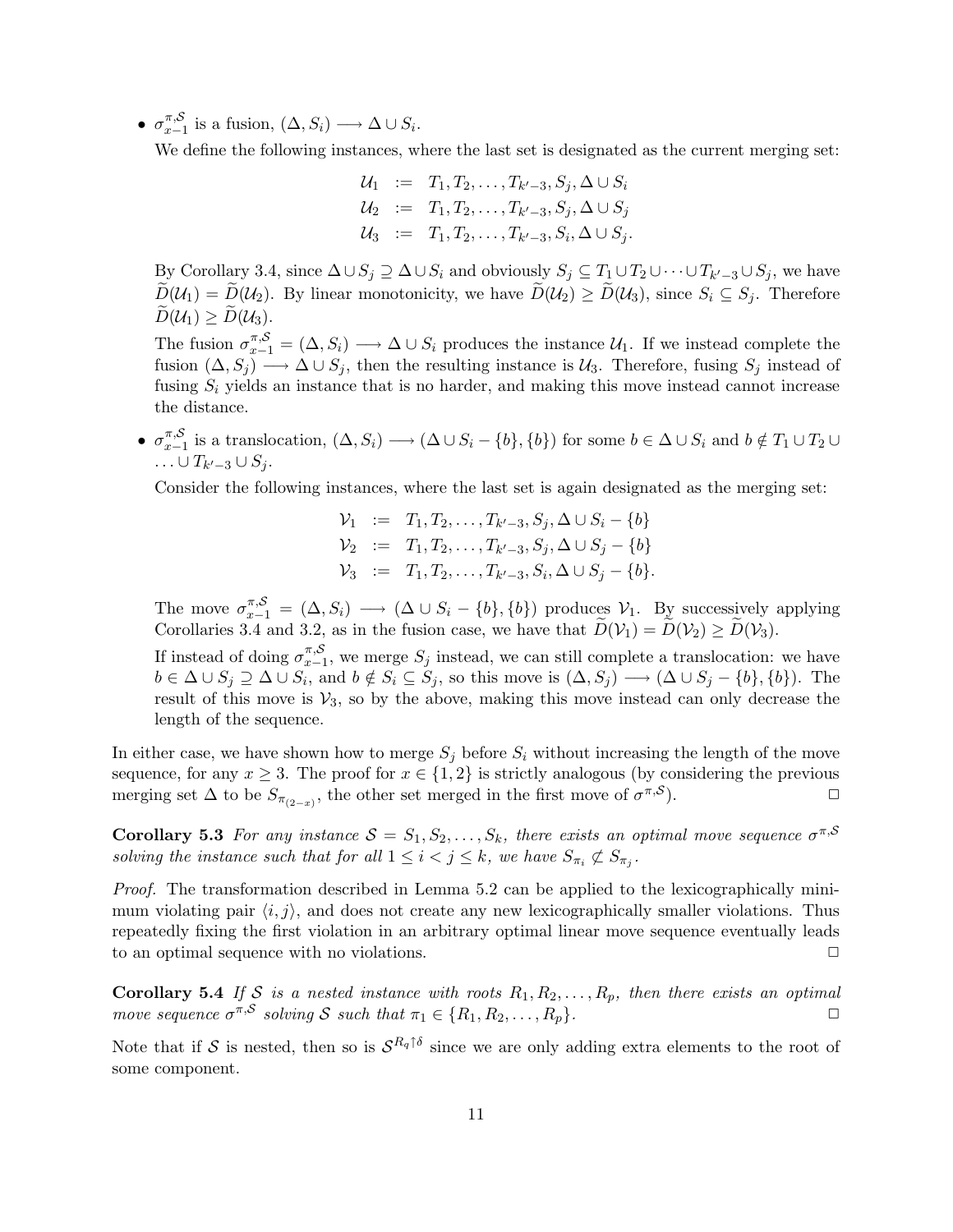# 6 The Minimum Loan Problem

We now formally define the Min Loan problem and review previous results.

**Definition 6.1** Let  $T = \{T_1, T_2, \ldots, T_n\}$  be a set of tasks. Let  $v : T \longrightarrow \mathbb{Z}$  be a function giving the profit of each task. Then, for  $\pi$  a permutation of  $(1, 2, \ldots, n)$ , the quantity

$$
V_{\pi}(i) := \sum_{j=1}^{i} v(T_{\pi_j})
$$

is the cumulative profit of the first i tasks under  $\pi$ .

Note that if tasks have negative profits (i.e., costs), then the cumulative profit can also be negative. We will say that a permutation  $\pi$  respects a partial order  $\prec$  on T if, for all  $i < j$ , we have  $T_{\pi_j} \nless T_{\pi_i}$ . This gives rise to the following scheduling problem:

**Definition 6.2** (MIN LOAN) Let  $T = \{T_1, T_2, \ldots, T_n\}$  be a set of tasks. Let  $\prec$  be a partial order on T defining a precedence relation among the tasks. Let  $v : T \longrightarrow \mathbb{Z}$  be a function giving the profit of each task. Then  $\langle T, \prec, v \rangle$  is an instance of the minimum loan problem: find

$$
\max_{\pi} \min_{0 \le i \le n} V_{\pi}(i)
$$

for  $\pi$  respecting  $\prec$ .

(Abdel-Wahab and Kameda [1] define this problem in terms of the cumulative cost of the tasks rather than the cumulative profit.) Notice that for any permutation  $\pi$ , we have  $V_{\pi}(0) = 0$ , so the optimum value for any instance of the Min Loan problem is always non-positive.

The intuition for this problem is the following: suppose that there is a company with a set of jobs that it has chosen to undertake. Each job will result in either a profit or a loss. The jobs must respect some precedence constraints, e.g., the engines must be built before the cars can be assembled. The minimum loan is the minimum amount of initial funding necessary to be able complete all of the jobs without ever running out of money. (Alternatively, this is the maximum amount of debt for the company at the worst financial moment.)

The Min Loan problem is NP-complete in general [14, p. 238], but Abdel-Wahab and Kameda [1] give an  $O(n^2)$  algorithm when  $\prec$  is *series-parallel*. Monma and Sidney [19] independently give a polynomial-time algorithm for this case as well. A partial order is series-parallel when its associated DAG is a series-parallel graph, according to the following rules:

- a graph with two nodes with an edge from one to the other is series-parallel;
- if G is series-parallel, then so is the graph that results from adding a node to the middle of any edge in G; and
- if G is series-parallel, then so is the graph that results from duplicating any edge in  $G$ .

We will not go into the details of the algorithms of Abdel-Wahab and Kameda or Monma and Sidney here; rather, we will use them in a black box fashion in our approach to the nested linear synteny problem in the following section.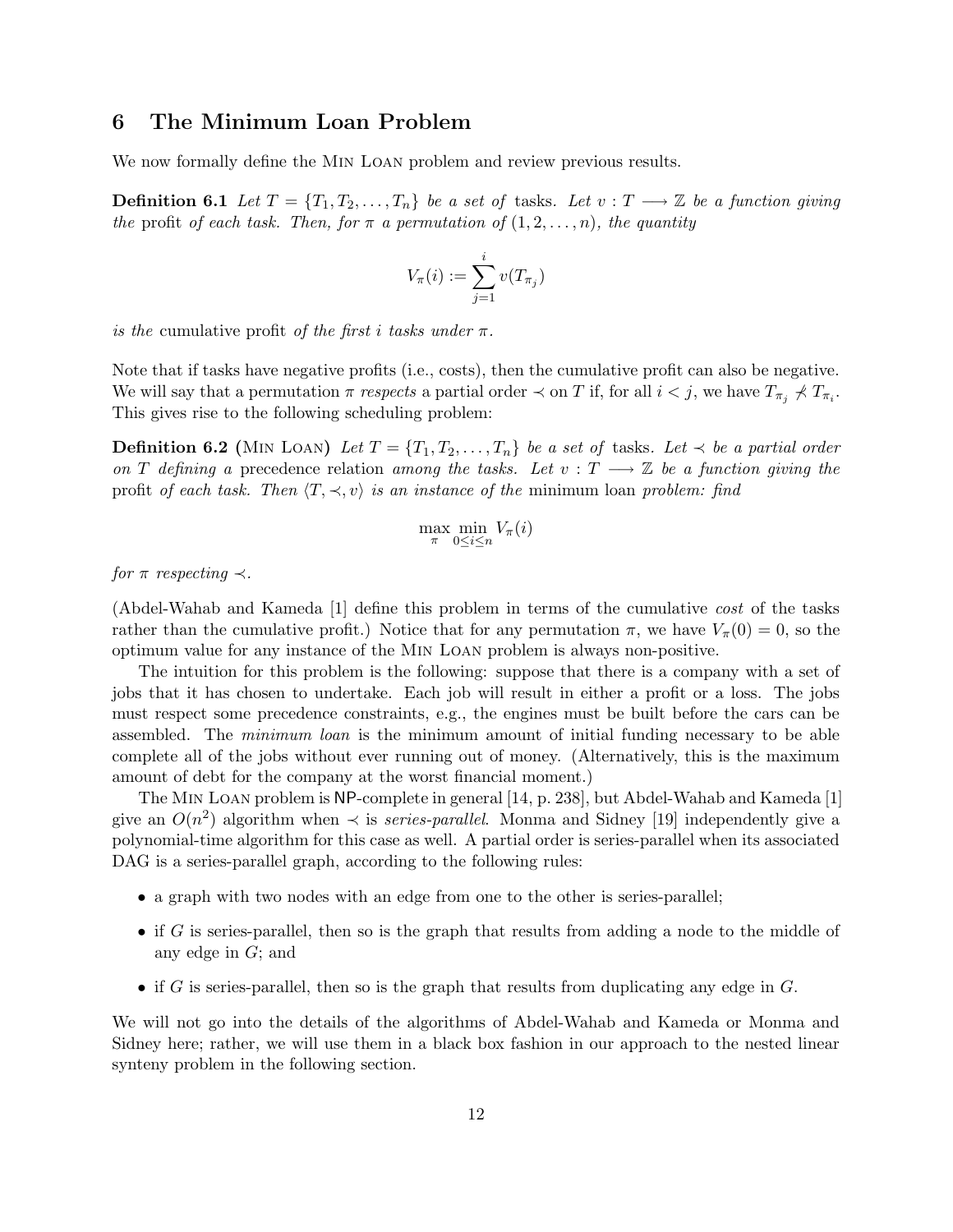# 7 Minimum Loans and Exact Linear Synteny

In this section, we establish a connection between a given nested instance of the linear syntenic distance problem and a class of series-parallel instances of the Min Loan problem. Throughout this section, we will consider a nested instance  $S = S_1, S_2, \ldots, S_k$  with  $n \geq k$  elements and p components. Let the roots of the components be  $S_{R_1}, S_{R_2}, \ldots, S_{R_p}$ .

Our  $p$  MIN LOAN instances will have different profit functions, but will all consider the same set of tasks and the same precedence constraints.

**Definition 7.1** Define  $T = \{T_1, T_2, \ldots, T_k, T_{\text{first}}, T_{\text{last}}\}$  to be a set of tasks.

Intuitively, for each  $1 \leq j \leq k$ , the completion of the task  $T_j$  denotes the merging of the set  $S_j$ with the current merging set. The tasks  $T_{first}$  and  $T_{last}$  are dummy tasks required to make our precedence relation series-parallel, and have no meaning in terms of a linear move sequence solving S. (In each of our MIN LOAN instances, the profit associated with  $T_{first}$  and  $T_{last}$  will be zero; thus their presence does not in any way affect the optimal minimum loan.)

**Definition 7.2** Let  $\prec$  be the smallest relation such that, for all  $1 \leq j \leq k$  and  $1 \leq \ell \leq k$ , we have

- 1.  $T_{\text{first}} \prec T_{\text{last}}$ ,  $T_{\text{first}} \prec T_j$ , and  $T_j \prec T_{\text{last}}$ ;
- 2.  $T_j \prec T_\ell$  if  $S_j \supset S_\ell$ ; and
- 3.  $T_j \prec T_\ell$  if  $S_j = S_\ell$  and  $j \leq \ell$ .

**Lemma 7.3** The precedence relation  $\prec$  is series-parallel.

*Proof.* For a nested instance  $S$ , we have a forest of inclusion constraints, with the roots of the trees corresponding to the roots of the components in S. With the inclusion of  $T_{first}$ , this becomes a tree; with  $T_{last}$  included, every leaf of the tree points to  $T_{last}$ .

We outline the method for constructing  $\prec$  using the rules of series-parallel relations. Start with a single edge from  $T_{first}$  to  $T_{last}$ . Now if any node  $T_i$  in the graph has  $\gamma \ge 1$  children in the inclusion tree, duplicate  $\gamma - 1$  times the edge from  $T_i$  to  $T_{last}$  and add a node to each such edge, and label the nodes as the children of  $T_i$ . Iterating this process yields the relation  $\prec$ .

Note that, regardless of the profit function, the only feasible solutions to any Min Loan problem with  $\prec$  as the precedence constraints must complete  $T_{first}$  and  $T_{last}$  as the first and last tasks in the sequence, respectively. Throughout the remainder of this section, we will only consider sequences that respect  $\prec$ , and we will henceforth omit reference to  $T_{first}$  and  $T_{last}$ . (The presence of these tasks is solely to make  $\prec$  series-parallel.) From now on, all references to permutations  $\pi$  of the tasks will be permutations of the tasks  $T_1, T_2, \ldots, T_k$ .

We will consider  $p$  different instances of MIN LOAN, using the following  $p$  profit functions:

**Definition 7.4** For any  $1 \le i \le k$  and  $1 \le q \le p$ , the q-profit of task  $T_i$  is the following:

$$
v^{q}(T_{i}) \quad := \quad \begin{cases} \quad \left| S_{i} - \bigcup_{j: T_{i} \prec T_{j}} S_{j} \right| - 1 & \text{if } i \neq R_{q} \\ \quad \left| S_{i} - \bigcup_{j: T_{i} \prec T_{j}} S_{j} \right| & \text{if } i = R_{q} . \end{cases}
$$

Let  $v^q(T_{first}) := 0$  and  $v^q(T_{last}) := 0$ .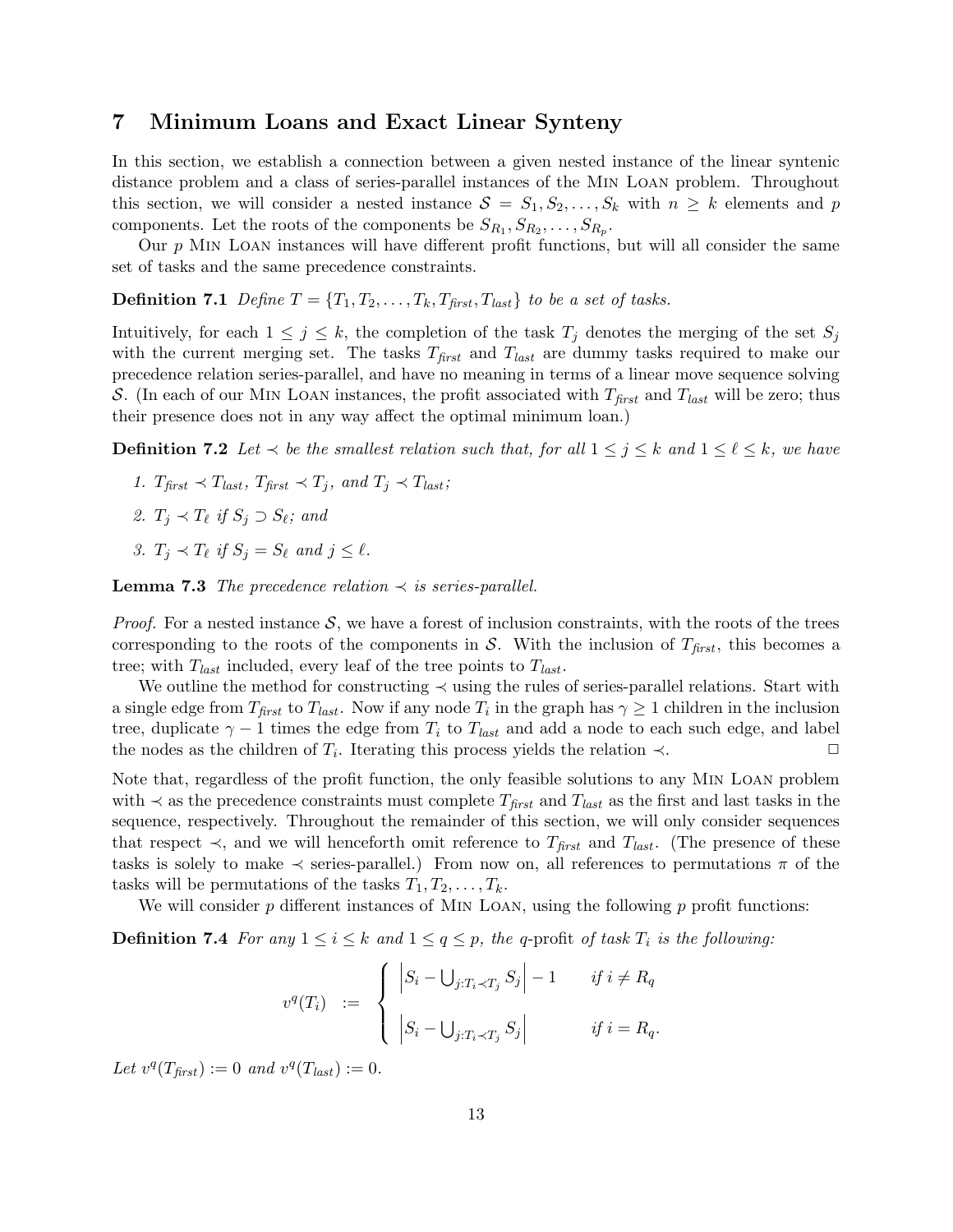Let  $V^q_\pi(i) := \sum_{j=1}^i v^q(T_{\pi_j})$  be the *cumulative q-profit* of the first *i* steps under permutation  $\pi$ .

Intuitively, the profit of a task  $T_j$  is one less than the number of elements that can be emitted via translocation once set  $S_j$  is merged; we must decrease the profit of each task  $T_j$  by one to account for the element that is emitted during the merging of set  $S_i$ . We consider p different profit functions  $v^1, v^2, \ldots, v^p$  since the merging of the first two sets only requires a single element to be emitted, and one of the roots  $R_1, R_2, \ldots, R_p$  will be the first task completed. If the tasks are ordered so that cumulative profit is always non-negative, then merging the sets in that order means that there is always an element in the merging set that can be emitted at every stage of the linear move sequence. Then each set can be merged via a translocation, and the instance is linear exact.

We write  $opt(T, \prec, v^q)$  to denote the optimum value for the MIN LOAN instance  $\langle T, \prec, v^q \rangle$ . In this section, we will prove the following result, and then apply it to give an efficient algorithm for nested instances of the linear syntenic distance problem:

**Theorem 7.5** Let S be a nested instance with n elements,  $k \leq n$  sets, and p components with roots  $R_1, R_2, \ldots, R_p$ . Then S is linear exact if and only if, for some  $1 \le q \le p$ , we have  $\mathsf{opt}(T, \prec, v^q) = 0$ .

Proof. Immediate from Lemma 7.11, which establishes the forward implication, and Lemma 7.14, which proves the reverse implication.  $\Box$ 

### 7.1 From Linear Synteny to Minimum Loans

First we prove that, given a linear exact nested instance  $S$  of the linear syntenic distance problem, there is some  $1 \le q \le p$  so that the optimum value  $\mathsf{opt}(T, \prec, v^q)$  is zero.

**Definition 7.6** For a permutation  $\pi$  of  $(1, 2, \ldots, k)$ :

- 1. Define  $x_{\pi}^{\mathcal{S}}(i) := 1$  if  $\sigma_i^{\pi, \mathcal{S}}$  $i_i^{\pi, S}$  is a translocation, and  $x_{\pi}^{S}(i) := 0$  otherwise.
- 2. Let  $\chi^{\mathcal{S}}_{\pi}(i)$  be the set of elements emitted by translocation during  $\sigma_1^{\pi,\mathcal{S}}$  $\pi, S_{1}, \sigma_{2}^{\pi, S}$  $\sigma_2^{\pi, \mathcal{S}}, \ldots, \sigma_i^{\pi, \mathcal{S}}$  $\frac{\pi}{i}$ .

**Proposition 7.7** For all instances S with k sets, for every  $\pi$  a permutation of  $(1, 2, \ldots, k)$ , and for all  $0 \leq i \leq k-1$ , we have  $|\chi_{\pi}^{\mathcal{S}}(i)| \leq i$ .

*Proof.* At most one element can be emitted per move.  $\Box$ 

**Proposition 7.8** For all instances  $S = S_1, S_2, \ldots, S_k$ , for every  $\pi$  a permutation of  $(1, 2, \ldots, k)$ that respects  $\prec$ , and for all  $1 \leq i \leq k$ , we have

$$
S_{\pi_i} - \bigcup_{j: T_{\pi_i} \prec T_{\pi_j}} S_{\pi_j} = S_{\pi_i} - \bigcup_{j>i} S_{\pi_j}.
$$

Proof. If  $T_{\pi_i} \prec T_{\pi_j}$ , then  $j > i$  since  $\pi$  respects  $\prec$ . Thus  $\bigcup_{j:T_{\pi_i}\prec T_{\pi_j}} S_{\pi_j} \subseteq \bigcup_{j>i} S_{\pi_j}$ , and we have  $S_{\pi_i} - \bigcup_{j: T_{\pi_i} \prec T_{\pi_j}} S_{\pi_j}^{\top} \supseteq S_{\pi_i} - \bigcup_{j>i} S_{\pi_j}.$  $j: T_{\pi_i} \prec T_{\pi_j}$ 

For the other direction, consider an arbitrary element  $b \in S_{\pi_i} - \bigcup_{j:T_{\pi_i} \prec T_{\pi_j}} S_{\pi_j}$ , so that  $b \in S_{\pi_i}$ and  $b \notin \bigcup_{j:T_{\pi_i}\prec T_{\pi_j}} S_{\pi_j}$ . We claim that  $b \notin \bigcup_{j>i} S_{\pi_j}$ , either: for every  $j > i$ , either  $T_{\pi_i} \prec T_{\pi_j}$  or  $S_{\pi_i} \cap S_{\pi_j} = \emptyset$ , since S is nested and  $\pi$  respects  $\prec$ .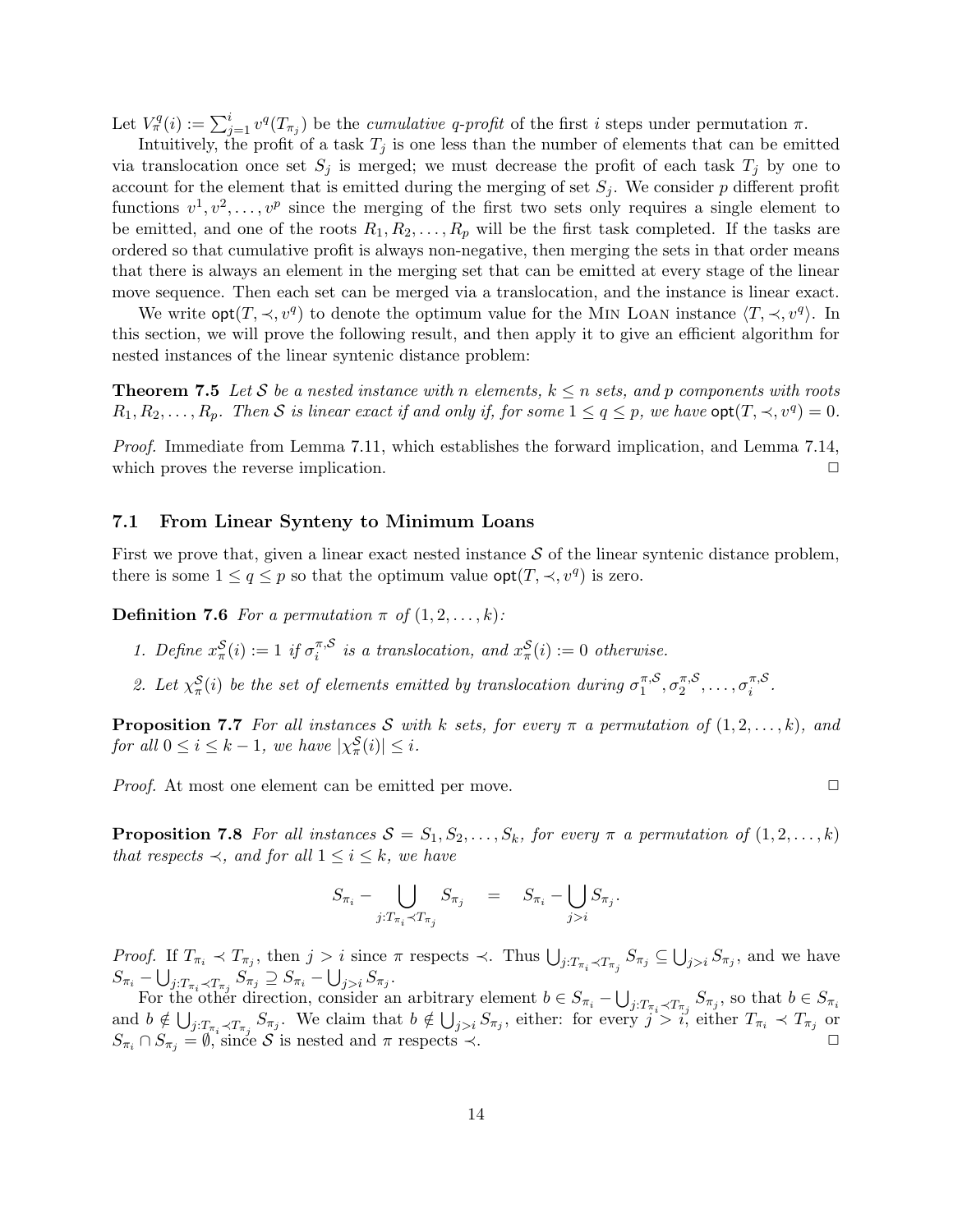**Proposition 7.9** For all nested instances  $S = S_1, S_2, \ldots, S_k$  containing p components with roots  $R_1, R_2, \ldots, R_p$ , and for some  $1 \leq q \leq p$ , there exists an optimal linear move sequence  $\sigma^{\pi, S}$  so that  $\pi_1 = R_q$  and  $\pi$  respects  $\prec$ .

*Proof.* Let  $\sigma^{\pi',\mathcal{S}}$  be an optimal move sequence respecting the subset precedence relation (by Corollary 5.3), and let  $R_q$  be the root of the component containing  $S_{\pi'_1}$ . Then  $S_{\pi'_2} = S_{R_q}$  since all other sets in that component are subsets of  $S_{R_q}$ . We can make this sequence respect  $\prec$  trivially by using identical sets in increasing order of index.  $\Box$ 

**Lemma 7.10** Consider any nested linear exact instance  $S = S_1, S_2, \ldots, S_k$  with  $n \geq k$  elements and p components with roots  $R_1, R_2, \ldots, R_p$ , and any permutation  $\pi$  of  $(1, 2, \ldots, k)$  such that  $\sigma^{\pi, S}$ is optimal,  $\pi_1 = R_q$  for some  $1 \le q \le p$ , and  $\pi$  respects  $\prec$ . Then for all  $0 \le i \le k$ , we have

$$
V_{\pi}^{q}(i) = \left| \bigcup_{j \leq i} S_{\pi_{j}} - \bigcup_{j > i} S_{\pi_{j}} \right| - \left| \chi_{\pi}^{S}(i-1) \right|.
$$

*Proof.* We proceed by induction on i.

- $[i = 0]$ . Then we have  $V^q_\pi(i) = \sum_{j=1}^0 v^q(T_{\pi_j}) = 0$  and  $\bigcup_{j \leq 0} S_{\pi_j} = \emptyset = \chi^S_\pi(-1)$ .
- $[i = 1]$ . Then, by Proposition 7.8 and the fact that  $\chi^S_\pi(0) = \emptyset$ , we have

$$
V_{\pi}^{q}(1) = \sum_{j=1}^{1} v^{q}(T_{\pi_{j}})
$$
  
\n
$$
= v^{q}(T_{\pi_{1}})
$$
  
\n
$$
= |S_{R_{q}} - \bigcup_{j:T_{\pi_{1}} \prec T_{j}} S_{j}|
$$
  
\n
$$
= |\bigcup_{j\leq 1} S_{\pi_{j}} - \bigcup_{j>1} S_{\pi_{j}}|
$$
  
\n
$$
= |\bigcup_{j\leq 1} S_{\pi_{j}} - \bigcup_{j>1} S_{\pi_{j}}| - |\chi_{\pi}^{S}(0)|.
$$

•  $[i \geq 2]$ . Then we have

$$
V_{\pi}^{q}(i) = \sum_{j=1}^{i} v^{q}(T_{\pi_{j}}) = v^{q}(T_{\pi_{i}}) + \sum_{j=1}^{i-1} v^{q}(T_{\pi_{j}}) = v^{q}(T_{\pi_{i}}) + V_{\pi}^{q}(i-1)
$$
(1)

by the definition of  $V<sup>q</sup>$ . Applying the induction hypothesis and the definition of  $v<sup>q</sup>$  (since  $\pi_i \neq R_q$ , we have

$$
V_{\pi}^{q}(i) = \left| S_{\pi_{i}} - \bigcup_{j:T_{\pi_{i}} \prec T_{\pi_{j}}} S_{\pi_{j}} \right| - 1 + \left| \bigcup_{j \leq i-1} S_{\pi_{j}} - \bigcup_{j > i-1} S_{\pi_{j}} \right| - \left| \chi_{\pi}^{S}(i-2) \right|.
$$
 (2)

Since  $\sigma^{\pi,\mathcal{S}}$  is optimal, and  $\mathcal{S}$  is linear exact, and  $n \geq k$ , the move  $\sigma^{\pi,\mathcal{S}}_{i-1}$  must be a translocation emitting a new element, so  $|\chi_{\pi}^{\mathcal{S}}(i-1)| = 1 + |\chi_{\pi}^{\mathcal{S}}(i-2)|$ . Therefore,

$$
V_{\pi}^{q}(i) = \left| S_{\pi_{i}} - \bigcup_{j:T_{\pi_{i}} \prec T_{\pi_{j}}} S_{\pi_{j}} \right| + \left| \bigcup_{j \leq i-1} S_{\pi_{j}} - \bigcup_{j > i-1} S_{\pi_{j}} \right| - \left| \chi_{\pi}^{S}(i-1) \right|.
$$
 (3)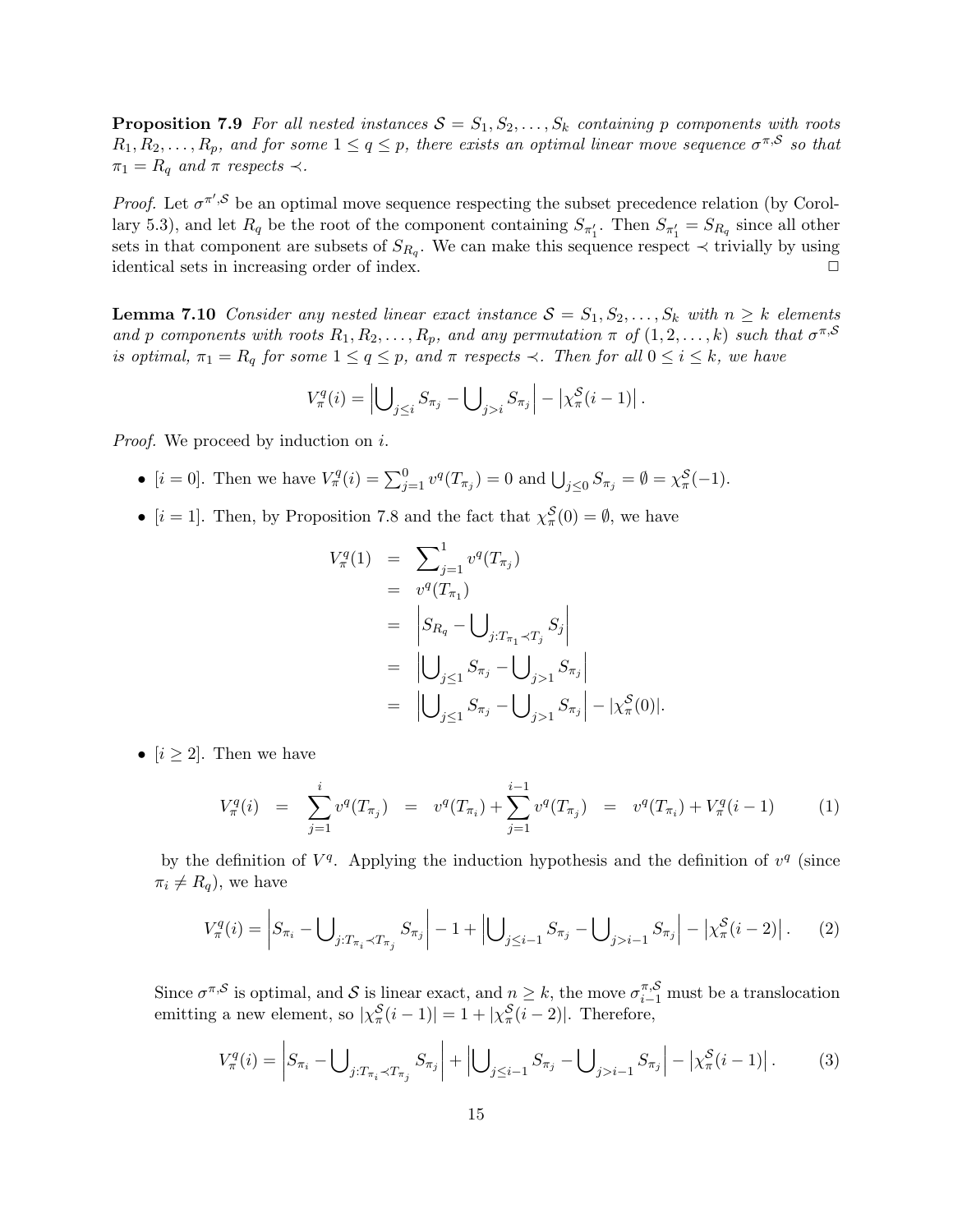By Proposition 7.8,

$$
V_{\pi}^{q}(i) = \left| S_{\pi_{i}} - \bigcup_{j>i} S_{\pi_{j}} \right| + \left| \bigcup_{j \leq i-1} S_{\pi_{j}} - \bigcup_{j>i-1} S_{\pi_{j}} \right| - \left| \chi_{\pi}^{S}(i-1) \right|.
$$
 (4)

The first term of this expression is simply the number of elements that appear in  $S_{\pi i}$ and never in  $S_{\pi_{i+1}}, S_{\pi_{i+2}}, \ldots, S_{\pi_k}$ . The second is the number of elements that appear in  $S_{\pi_1}, S_{\pi_2}, \ldots, S_{\pi_{i-1}}$  and never in  $S_{\pi_i}, S_{\pi_{i+1}}, \ldots, S_{\pi_k}$ . We can simply combine these terms since these two sets are disjoint:

$$
V_{\pi}^{q}(i) = \left| \bigcup_{j \leq i} S_{\pi_{j}} - \bigcup_{j > i} S_{\pi_{j}} \right| - \left| \chi_{\pi}^{S}(i-1) \right|.
$$
 (5)

This proves the lemma.  $\Box$ 

**Lemma 7.11** For all nested linear exact instances S with n elements,  $k \leq n$  sets, and p components, there exists some  $q \in \{1, 2, ..., p\}$  such that  $opt(T, \prec, v^q) = 0$ .

*Proof.* Let  $\sigma^{\pi, S}$  be an optimal move sequence solving  $S = S_1, S_2, \ldots, S_k$  such that  $\pi_1 = R_q$  and  $\pi$ respects  $\prec$ , for some  $q \in \{1, 2, \ldots p\}$ . (One exists by Proposition 7.9.) For all  $1 \le i \le k-1$ , we have that  $\chi^{\mathcal{S}}_{\pi}(i-1)$  is a subset of  $\bigcup_{j\leq i} S_{\pi_j} - \bigcup_{j>i} S_{\pi_j}$ , since only elements that do not appear in the remainder of the genome can be emitted. Thus  $V_{\pi}^{\hat{q}}(i) = |\bigcup_{j\leq i} S_{\pi_j} - \bigcup_{j>i} S_{\pi_j}| - |\chi_{\pi}^{\hat{S}}(i-1)| \geq 0$ for all  $0 \le i \le k-1$ , and  $V^q_\pi(0) = 0$ . Therefore  $\text{opt}(T, \prec, v^q) = 0$ , which is optimal.

### 7.2 From Minimum Loans to Linear Synteny

We now establish the converse: if one of our MIN LOAN instances has  $\text{opt}(T, \prec, v^q) = 0$ , then our nested synteny instance  $S$  is linear exact.

**Proposition 7.12** Consider any permutation  $\pi$  of  $(1, 2, \ldots, k)$  where  $\pi_x = R_q$ , and let  $\pi' =$  $(R_q, \pi_1, \pi_2, \ldots, \pi_{x-1}, \pi_{x+1}, \ldots, \pi_k)$  be  $\pi$  with  $R_q$  moved to the front. If  $\min_i V^q_{\pi}(i) = 0$  and  $\pi$  respects  $\prec$ , then  $\min_i V^q_{\pi'}(i) = 0$  and  $\pi'$  respects  $\prec$ .

*Proof.* From the fact that  $v^q(T_{R_q}) \geq 0$ , the modification of  $\pi'$  can only increase  $\min_i V_{\pi'}^q(i)$  with respect to  $\min_i V^q_\pi(i)$ . Furthermore, we have not violated any constraints, since  $T_j \nless T_{R_q}$  for all j, so  $\pi'$  also respects  $\prec$ .

**Proposition 7.13** For any instance  $S = S_1, S_2, \ldots, S_k$ , for every  $\pi$  a permutation of  $(1, 2, \ldots, k)$ , and for all  $1 \leq i \leq k-1$ , we have

$$
x_{\pi}^{\mathcal{S}}(i) = 1 \quad \iff \quad \left| \bigcup_{j \leq i+1} S_{\pi_j} - \bigcup_{j > i+1} S_{\pi_j} \right| - \left| \chi_{\pi}^{\mathcal{S}}(i-1) \right| \quad \geq \quad 1.
$$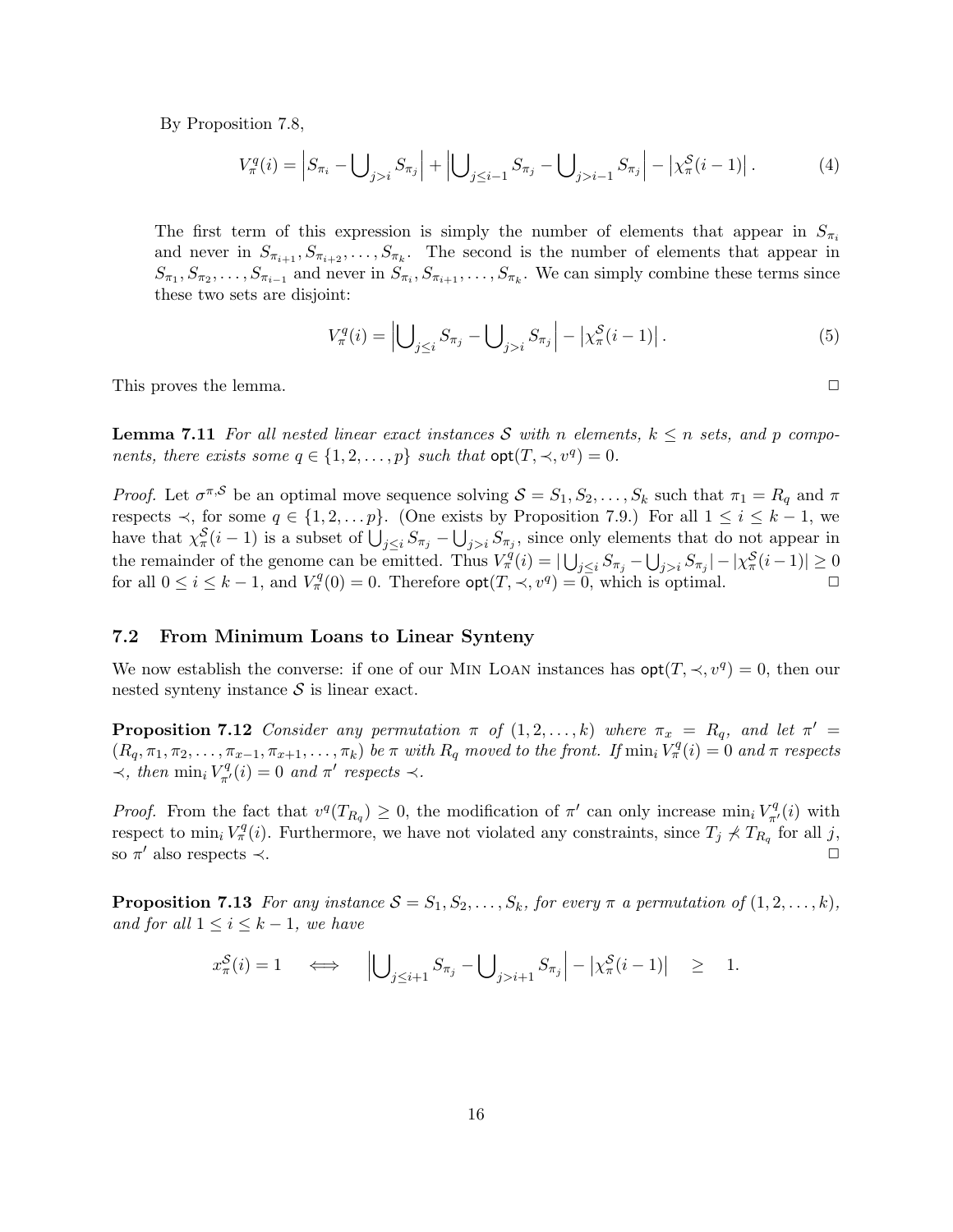*Proof.* Notice that move  $\sigma_i^{\pi, \mathcal{S}}$  $\sum_{i=1}^{\pi,S}$  takes as input the set  $S_{\pi_{i+1}}$  and the previous merging set  $\bigcup_{j$  $\chi_{\pi}^{S}(i-1)$ , all previously merged elements less those that have already been emitted by translocation. By definition, we have

$$
x_{\pi}^{\mathcal{S}}(i) = 1 \iff \exists b \left[ b \in S_{\pi_{i+1}} \cup \left( \bigcup_{j \leq i} S_{\pi_j} - \chi_{\pi}^{\mathcal{S}}(i-1) \right) \text{ and } b \notin \bigcup_{j > i+1} S_{\pi_j} \right]
$$
  
\n
$$
\iff \exists b \left[ b \in \left( \bigcup_{j \leq i+1} S_{\pi_j} - \chi_{\pi}^{\mathcal{S}}(i-1) \right) - \bigcup_{j > i+1} S_{\pi_j} \right]
$$
  
\n
$$
\iff \left| \bigcup_{j \leq i+1} S_{\pi_j} - \chi_{\pi}^{\mathcal{S}}(i-1) - \bigcup_{j > i+1} S_{\pi_j} \right| \geq 1
$$
  
\n
$$
\iff \left| \bigcup_{j \leq i+1} S_{\pi_j} - \bigcup_{j > i+1} S_{\pi_j} \right| - |\chi_{\pi}^{\mathcal{S}}(i-1)| \geq 1
$$

since  $\chi^{\mathcal{S}}_{\pi}(i-1)$  and  $\bigcup_{j>i+1} S_{\pi_j}$  are disjoint and  $\chi^{\mathcal{S}}_{\pi}(i-1) \subseteq \bigcup_{j \leq i+1} S_{\pi_j}$ 

**Lemma 7.14** For all nested instances S with n elements,  $k \leq n$  sets, and p components with roots  $R_1, R_2, \ldots, R_p$ , and for any  $q \in \{1, 2, \ldots, p\}$ , if  $\text{opt}(T, \prec, v^q) = 0$  then S is linear exact. Furthermore, if  $\pi$  is a permutation of the tasks that achieves  $opt(T, \prec, v^q) = 0$  then  $|\sigma^{\pi, S}| = n - 1$ .

*Proof.* Let  $S = S_1, S_2, \ldots, S_k$ , and let  $\pi$  be a permutation of  $(1, 2, \ldots, k)$  with  $\pi_1 = R_q$  that respects  $\prec$  such that  $\min_i V^q_\pi(i) = 0$ . (One exists by Proposition 7.12.) We will show that  $x^S_\pi(i) = 1$  for arbitrary  $1 \leq i \leq k-1$ , which proves the theorem.

By the optimality of  $\pi$ , we know that  $0 \leq V^q_{\pi}(i+1) = \sum_{\ell=1}^{i+1} v^q(T_{\pi_{\ell}})$ . By the definition of  $v^q$ and the fact that  $\pi_1 = R_q$ , we know that

$$
P_{\pi}^{q}(i+1) = |S_{R_{q}} - \bigcup_{j:T_{R_{q}} \prec T_{\pi_{j}}} S_{\pi_{j}}| + \sum_{\ell=2}^{i+1} (|S_{\pi_{\ell}} - \bigcup_{j:T_{\pi_{\ell}} \prec T_{\pi_{j}}} S_{\pi_{j}}| - 1) \geq 0. \quad (6)
$$

Rearranging, we have

$$
-i + \sum_{\ell=1}^{i+1} \left| S_{\pi_{\ell}} - \bigcup_{j: T_{\pi_{\ell}} \prec T_{\pi_j}} S_{\pi_j} \right| \geq 0. \tag{7}
$$

By Proposition 7.7, we have  $|\chi^{\mathcal{S}}_{\pi}(i-1)| \leq i-1$ . Applying Proposition 7.8 and this fact, we have

$$
-1 - |\chi_{\pi}^{S}(i-1)| + \sum_{\ell=1}^{i+1} |S_{\pi_{\ell}} - \bigcup_{j>\ell} S_{\pi_{j}}| \geq 0.
$$
 (8)

The sets in the sum are simply the sets of all elements that appear for the last time in  $S_{\pi_{\ell}}$ . These sets are disjoint, and can be rewritten as simply

$$
\left| \bigcup_{j \leq i+1} S_{\pi_j} - \bigcup_{j > i+1} S_{\pi_j} \right| - |\chi_{\pi}^{\mathcal{S}}(i-1)| - 1 \quad \geq \quad 0 \tag{9}
$$

which by Lemma 7.13 gives us that  $x_{\pi}^{\mathcal{S}}(i) = 1$ .

17

.  $\Box$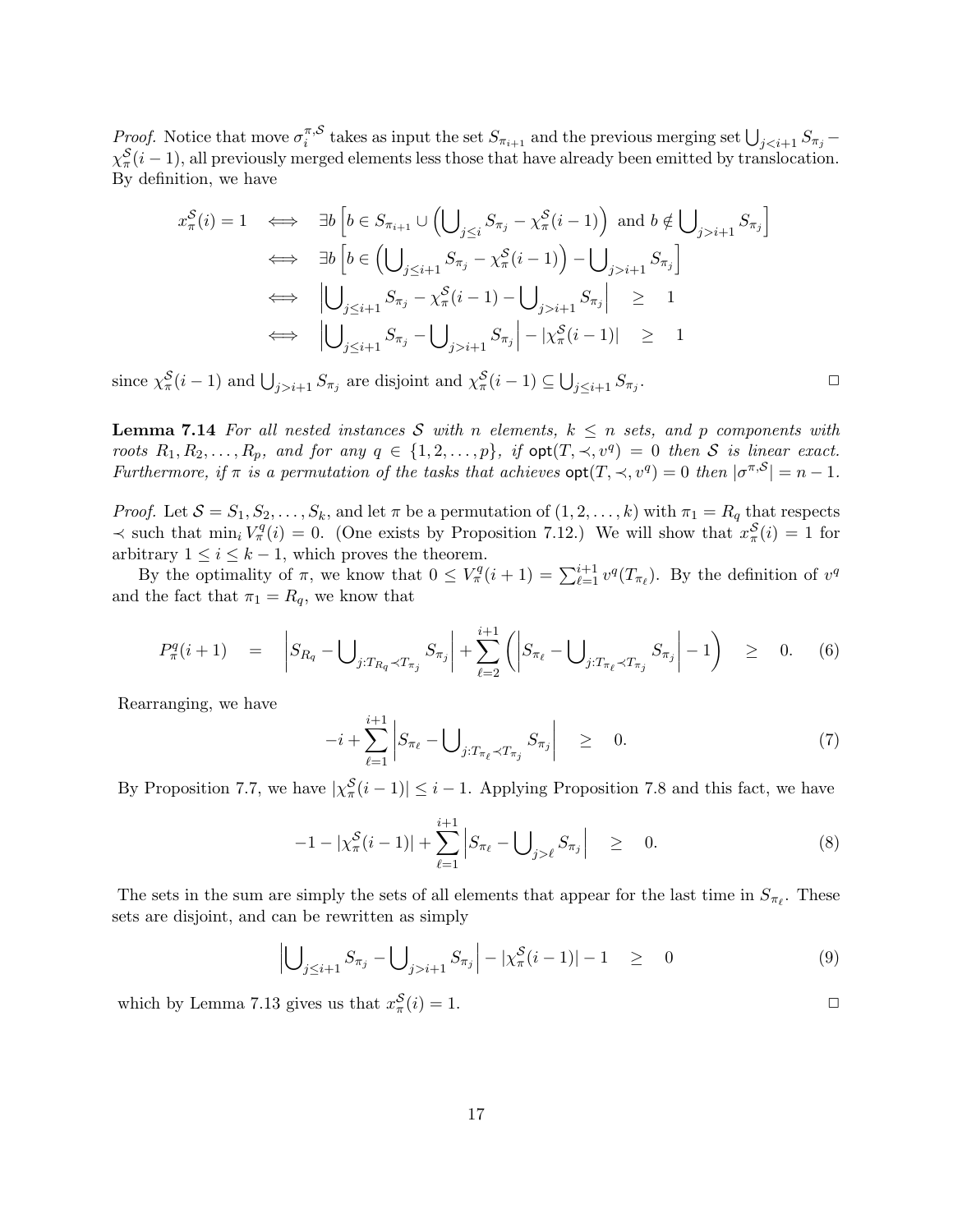nested-linear-syntenic-distance $(S)$ 

// compute  $\widetilde{D}(\mathcal{S})$  for any nested instance  $\mathcal{S}$ .

- 1. Remove any lonely singletons  $S_i$  from  $\mathcal{S}$ , and let  $\mathcal{S}$  be the resulting instance. Let n, k, and p be the number of elements, sets, and components, respectively, in  $S$ , and let the roots of the components be  $R_1, R_2, \ldots, R_p$ .
- 2. Let  $T = \{T_1, T_2, \ldots, T_k, T_{first}, T_{last}\}\)$  be a set of tasks.
- 3. Let  $\prec$  be the relation so that  $T_{first} \prec T_{last}$ , and, for all  $1 \leq j \leq k$  and  $1 \leq \ell \leq k$ :
	- $T_j \prec T_{last};$
	- $T_{\text{first}} \prec T_i$ ; and
	- $T_j \prec T_\ell$  if and only if  $S_j \supset S_\ell$ , or  $S_j = S_\ell$  and  $j \leq \ell$ .
- 4. For each  $1 \leq i \leq k$ , let  $v(T_i) :=$  $\bigcup_{j:T_j\prec T_i} S_j - \bigcup_{j:T_i\prec T_j} S_j \Big|$ .
- 5. Let  $\delta = \max(k n, 0)$ .

For each  $1 \leq q \leq p$ :

Binary search for the minimum  $x_q$  such that the instance  $S^{R_q \uparrow (\delta + x_q)}$  is linear exact, using the following decision procedure:

- (a) Let  $v^q_\delta$  $\sigma_{\delta+x_q}^q(T_j) := v(T_j) - 1$  for  $j \neq R_q$ , and let  $v_{\delta}^q$  $\delta_{+x_q}^{q}(T_{R_q}) := v(T_{R_q}) + \delta + x_q.$ Let  $v^q_\delta$  $\int_{\delta+x_q}^q(T_{\text{first}}) := 0$  and  $v_\delta^q$  $\frac{q}{\delta + x_q}(T_{last}) := 0.$
- (b) Return true if  $opt(T, \prec, v_{\delta}^q)$  $\binom{q}{\delta + x_q} = 0$ , computed using the series-parallel algorithm of either Abdel-Wahab and Kameda [1] or Monma and Sidney [19].
- 6. Return  $n + \delta + \min_q(x_q) 1$ .

Figure 2: An algorithm for computing the linear syntenic distance of a nested instance.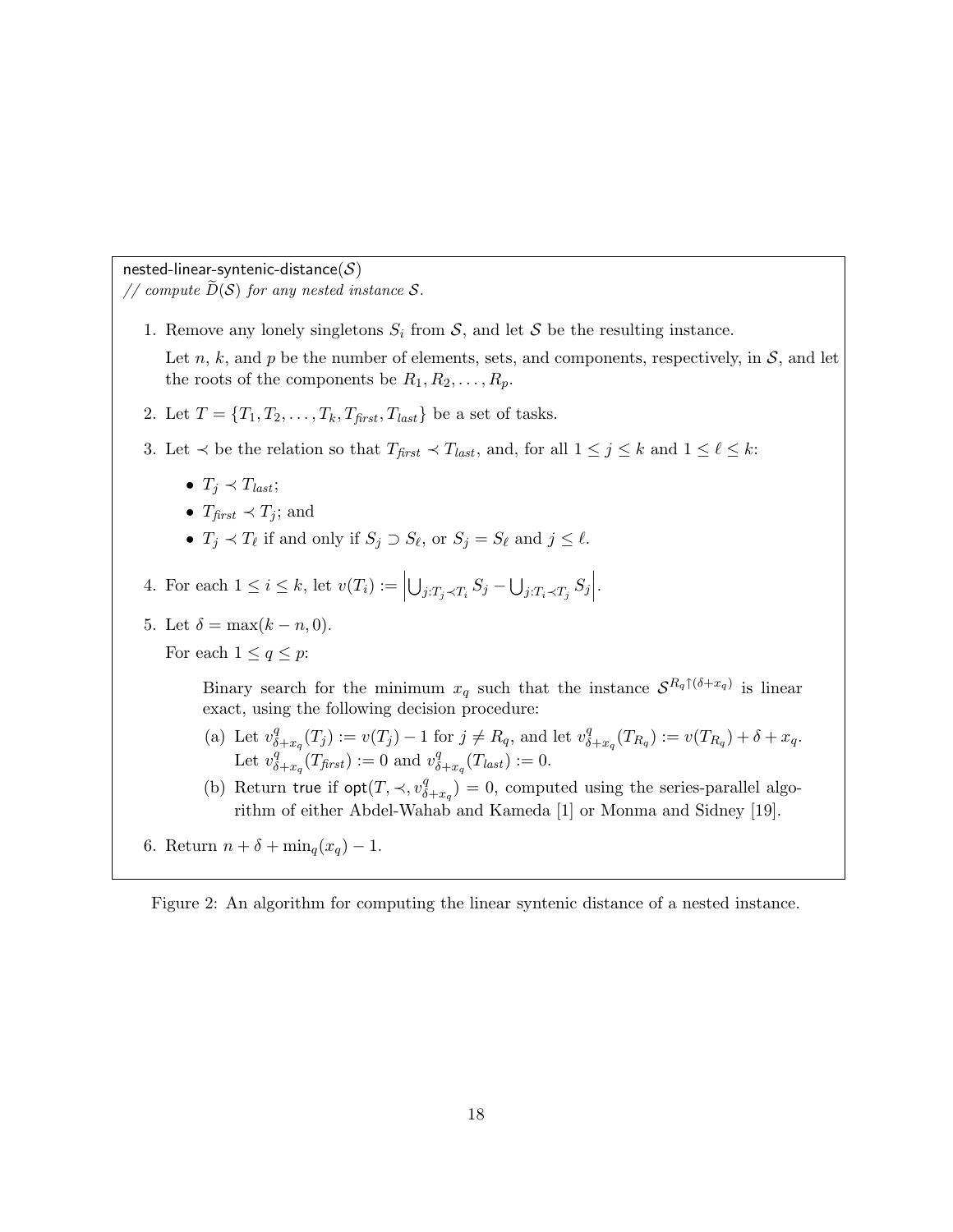## 7.3 An Algorithm for Nested Linear Synteny

We will make use of the Min Loan algorithms of Abdel-Wahab and Kameda [1] and Monma and Sidney [19] to determine  $D(S)$ . Our algorithm is shown in Figure 2.

**Theorem 7.15** For all nested instances S, we have nested-linear-syntenic-distance(S) =  $\widetilde{D}(S)$ .

Proof. By definition, the deletion of lonely singletons does not affect the linear syntenic distance.

Note that for all  $1 \le q \le p$  and for all  $x_q$ , the instance  $S^{R_q \uparrow (\delta + x_q)}$  is nested since we are adding completely fresh elements to the root of a component. Also observe that the precedence relation ≺ and the profit function  $v_{\delta+x_q}^q$  meet the conditions of Definitions 7.2 and 7.4 for  $S^{R_q \uparrow (\delta+x_q)}$  as well as for S. Note further that, by our choice of  $\delta$ , the number of elements in  $S^{R_q \uparrow (\delta + x_q)}$  is no smaller than the number of sets.

Therefore, by Theorem 7.5, we have that the instance  $S^{R_q \uparrow (\delta + x_q)}$  is linear exact if and only if  $\mathsf{opt}(T, \prec, v^q_\delta)$  $\binom{q}{\delta+xq} = 0$ . Since the precedence relation is series-parallel by Lemma 7.3, the seriesparallel Min Loan algorithm correctly computes this value.

Thus, in Step 5, we find the smallest  $x_q$  so that  $S^{R_q \uparrow (\delta + x_q)}$  is linear exact for each  $1 \le q \le p$ . Let  $x^* = \delta + \min_q x_q$ . We know that

$$
\exists q \in \{1, 2, \dots, p\} \ \widetilde{D}(\mathcal{S}^{R_q \uparrow x^*}) = n + x^* - 1 \qquad \forall q \in \{1, 2, \dots, p\} \ \widetilde{D}(\mathcal{S}^{R_q \uparrow x^*}) \neq n + x^* - 2 \tag{10}
$$

By Proposition 4.3 and Corollary 5.4, then, we have  $\widetilde{D}(\mathcal{S}) = n + x^* - 1 = n + \delta + \min_q x_q - 1 =$  ${\sf nested{\text{-}}linear\text{-}}s$ yntenic-distance $(\mathcal{S}).$ 

**Theorem 7.16** On a nested instance S with n elements, k sets, and p components, the algorithm nested-linear-syntenic-distance $(\mathcal{S})$   $\mathit{requires}~ O(pk^2\log k+nk^2)$   $\mathit{time}.$ 

*Proof.* Removing any lonely singletons and computing  $\prec$  and  $v(T_j)$  in Steps 3 and 4 requires  $O(nk^2)$ time since we must compute  $k^2$  pairwise intersections of up to n elements.

In Step 5, the binary search requires at most log k iterations because we know that  $x_q \leq k$  for all  $1 \leq q \leq p$ ; the MIN LOAN calls require  $O(k^2)$  time each since there are  $O(k)$  events in question, and we must run this search for each of the p components of the instance.  $\Box$ 

By linear duality, we can also use the above algorithm to compute the linear syntenic distance of an instance whose dual is nested.

It is straightforward to modify nested-linear-syntenic-distance( $S$ ) to produce an optimal linear move sequence for S, instead of just  $D(S)$ . Using the Abdel-Waheb and Kameda [1] algorithm for MIN LOAN, we can acquire a permutation  $\pi$  of the tasks so that the optimum opt $(T, \prec, v_{\delta}^q)$  $_{\delta + x_q}^q$ ) is achieved by completing the tasks in the order  $\pi$ . By Proposition 7.12, this optimum is also achieved by a permutation  $\pi'$ —computable from  $\pi$  in  $O(k)$  time—in which  $\pi_1' = R_q$  for some root  $R_q$ . By Lemma 7.14, the instance  $\mathcal{S}^{R_q \uparrow x^*}$  is linear exact, and we have

$$
\widetilde{D}(\mathcal{S}^{R_q\uparrow x^*}) = |\sigma^{\pi', \mathcal{S}^{R_q\uparrow x^*}}| = n + x^* - 1 = \widetilde{D}(\mathcal{S}).
$$

By Lemma 3.1 and the fact that  $\mathcal{S}^{R_q \uparrow x^*}$  dominates  $\mathcal{S}$ , we have  $\widetilde{D}(\mathcal{S}) = |\sigma^{\pi', \mathcal{S}^{R_q \uparrow x^*}}| \ge |\sigma^{\pi', \mathcal{S}}|$ . Thus  $\sigma^{\pi',\mathcal{S}}$  is optimal.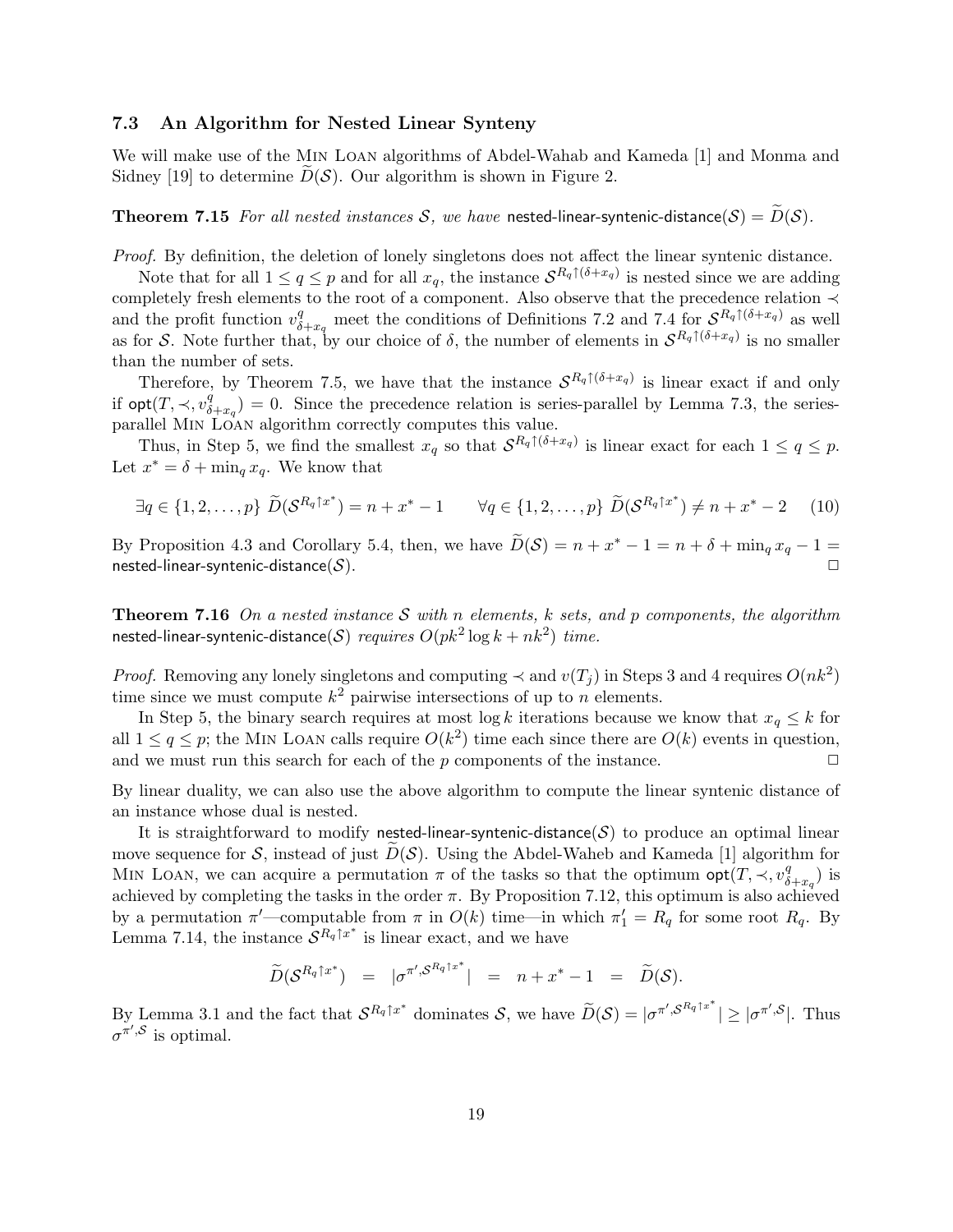# 8 Acknowledgements

We would like to thank Anne Bergeron, Matt Lepinski, Chris Peikert, and Grant Wang for comments on previous drafts of this paper, and the anonymous referee for helpful comments and suggestions.

The first author was supported in part by a Churchill Scholarship from the Winston Churchill Foundation, an NSF Graduate Research Fellowship, and the ONR Young Investigator Award of the second author. The majority of this work was performed while at Cornell University and the University of Cambridge.

The second author was supported in part by a David and Lucile Packard Foundation Fellowship, an Alfred P. Sloan Research Fellowship, an ONR Young Investigator Award, and NSF Faculty Early Career Development Award CCR-9701399.

# References

- [1] H. M. Abdel-Wahab and T. Kameda. Scheduling to minimize maximum cumulative costs subject to series-parallel precedence constraints. Operations Research, 26(1):141–158, January/February 1978.
- [2] Vineet Bafna and Pavel A. Pevzner. Genome rearrangements and sorting by reversals. SIAM J. Comput., 25(2):272–289, April 1996.
- [3] Vineet Bafna and Pavel A. Pevzner. Sorting by transpositions. SIAM J. Discrete Math., 11(2):224–240, May 1998.
- [4] Piotr Berman and Sridhar Hannenhalli. Fast sorting by reversals. In 7th Annual Conference on Combinatorial Pattern Matching, pages 168–185, 1996.
- [5] Piotr Berman, Sridhar Hannenhalli, and Marek Karpinski. 1.375-approximation algorithm for sorting by reversals. Electronic Colloquium on Computational Complexity (ECCC), 8(47), 2001.
- [6] Piotr Berman and Marek Karpinski. On some tighter inapproximability results. Electronic Colloquium on Computational Complexity, Report No. 29, 1998.
- [7] Alberto Caprara. Sorting permutations by reversals and Eulerian cycle decompositions. SIAM J. Discrete Math., 12(1):91–110, February 1999.
- [8] D. A. Christie. A 3/2-approximation algorithm for sorting by reversals. In 9th Annual ACM-SIAM Symposium on Discrete Algorithms, pages 244–252, January 1998.
- [9] Bhaskar DasGupta, Tao Jiang, Sampath Kannan, Ming Li, and Elizabeth Sweedyk. On the complexity and approximation of syntenic distance. Discrete Appl. Math.,  $88(1-3):59-82$ , November 1998.
- [10] Jason Ehrlich, David Sankoff, and Joseph H. Nadeau. Synteny conservation and chromosome rearrangements during mammalian evolution. Genetics, 147(1):289–296, September 1997.